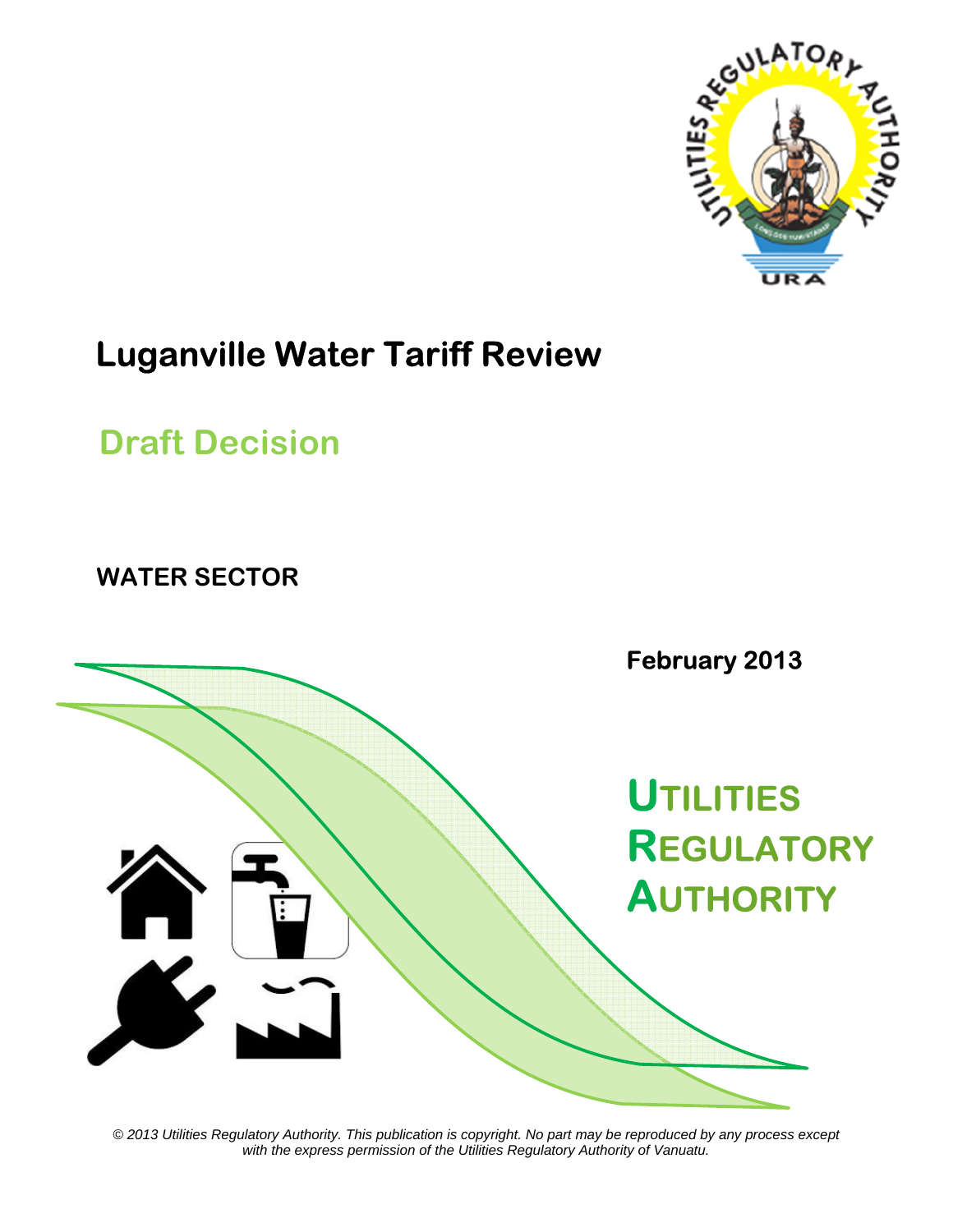# Preface

# A letter from the Chairman

The key test used when a regulator estimates a fair price is that of "reasonableness". It is impossible to know with certainty the future performance of many factors in the market. Therefore the best thing that a regulator can do is to gather relevant information and use it to inform a set of assumptions of what can be reasonably expected in the future.

By openly sharing the data sources and analysis performed to arrive at its decision, all stakeholders are able to review and comment on any of the assumptions. Through the consultation and submissions process, additional information can be provided to the regulator that can improve the "reasonableness" of the decision made. In this way the regulator ensures that the final decision is the most reasonable view of the fair price possible at the time.

To this end we appreciate the active participation of all stakeholders in consultations we have conducted in Luganville and Port Vila.

It is worth noting that the definition of a "fair" price is one that enables the utility to cover its reasonable costs of providing the service. Another factor that the regulator in Vanuatu is obliged to consider is the affordability of the service for consumers. One option available to the regulator is to set prices at different levels for different customers, for example based on consumption levels. Any such cross-subsidy between customer groups can cause distortions in incentives for the utility, and so must be handled carefully to try and avoid creating imbalances in the market.

If the review finds that levels of quality are not satisfactory for consumers and should be improved, it is possible that the result could be a tariff increase. It would not be reasonable for a regulator to allow higher prices on the assumption of quality improvement without ensuring that an adequate monitoring and compliance regime is put in place to ensure the improvement is delivered.

Given all these considerations, the continued active participation of all stakeholders is vital in order for the regulator to determine a reasonable price. I strongly urge any interested stakeholders to review this document and participate fully in the consultation process.

Yours sincerely,

# Johnson NAVITI Matarulapa Marakipule

*Chairperson*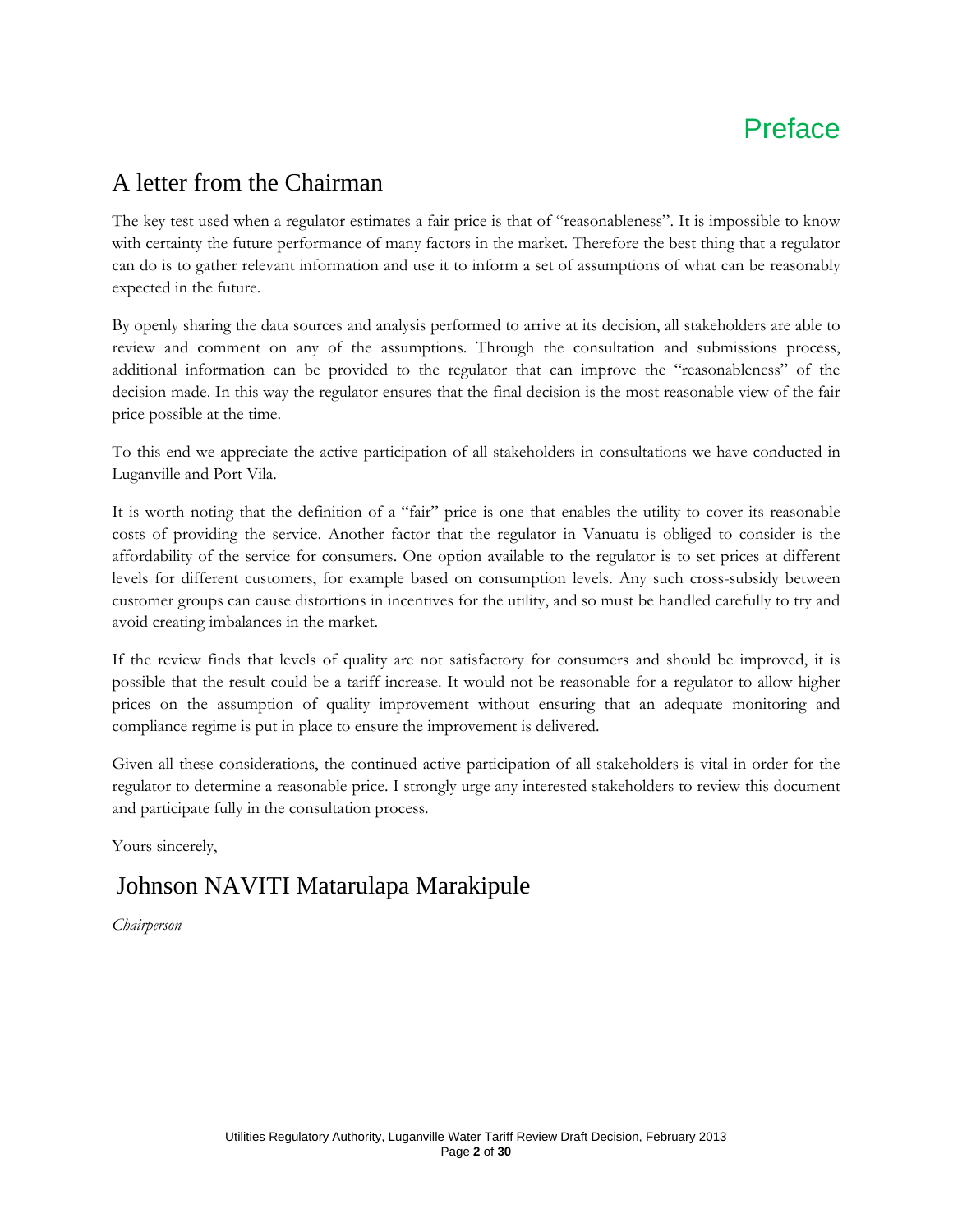# Executive Summary

At the request of the Ministry of Infrastructure and Public Utilities, the Utilities Regulatory Authority is conducting a review of water prices in Luganville. Based on the agreed methodology, information provided by the Public Works Department, all submissions received and other external information sources, the Authority has calculated a draft tariff level for consultation. The table below shows the draft new tariff for water in Luganville.

| Type of fee                         | Proposed tariff (VUV) |
|-------------------------------------|-----------------------|
| Fee per $m3$ used (local customers) | 59                    |
| Fee per $m^3$ used (ships)          | 74                    |
| Deposit fee                         | 5,000                 |
| Reconnection fee                    | 3,000                 |

Key assumptions used to calculate this tariff level are listed in the table below:

| Metric                                   | <b>Assumed value</b>                                            |  |  |  |
|------------------------------------------|-----------------------------------------------------------------|--|--|--|
| Demand forecast                          |                                                                 |  |  |  |
| Annual water production                  | Constant at current levels due to capacity<br>constraints       |  |  |  |
| Quarterly consumption at start of period | 208,707 m <sup>3</sup>                                          |  |  |  |
| Increase in m <sup>3</sup> consumed      | Equal to $m3$ leakages repaired                                 |  |  |  |
| Leakages repaired                        | 14,485 m <sup>3</sup> per quarter, spread over 5 years          |  |  |  |
| Reconnections                            | n.a.                                                            |  |  |  |
| <b>Billing</b> losses                    | $0\%$                                                           |  |  |  |
| <b>Operating costs forecast</b>          |                                                                 |  |  |  |
| Electricity consumed per month           | Main pumping station $= 48,165$ kWh<br>Booster pump $=$ 468 kWh |  |  |  |
| Annual increase in kWh consumed          | $0.25\%$                                                        |  |  |  |
| Number of staff                          | $2013 = 8$<br>$2014 - 17 = 10$                                  |  |  |  |
| Average annual salary per staff          | <b>VUV 882,768</b>                                              |  |  |  |
| Overtime per month                       | <b>VUV 312,000</b>                                              |  |  |  |
| Fuel used per month                      | 720 litres                                                      |  |  |  |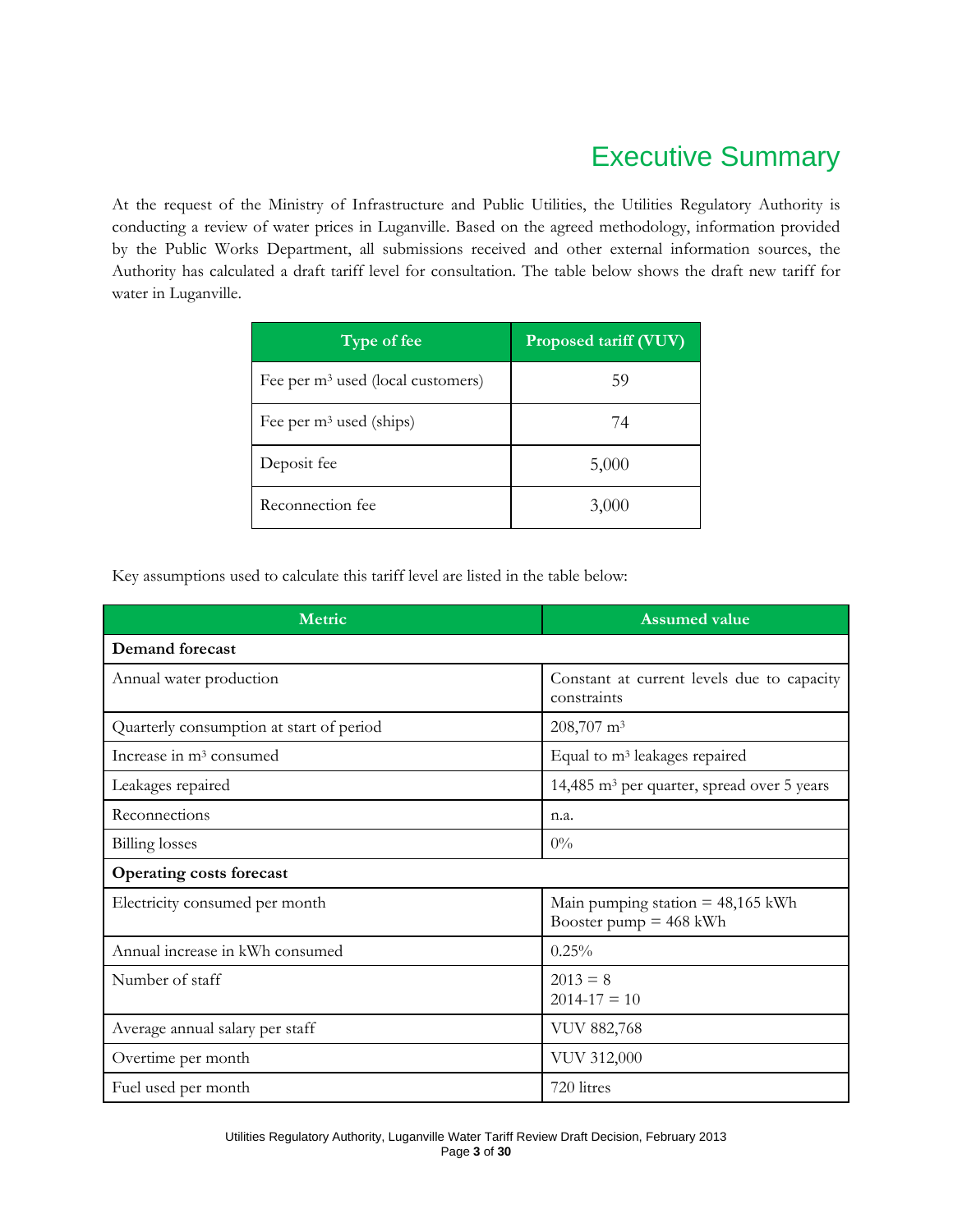| Fuel price per litre                         | <b>VUV 150</b>    |  |
|----------------------------------------------|-------------------|--|
| Chlorine used per day                        | 40 litres         |  |
| Chlorine price per litre                     | VUV 178.875       |  |
| Office equipment & supplies cost per quarter | <b>VUV 48,279</b> |  |
| Water and safety boots cost per quarter      | <b>VUV 7,251</b>  |  |
| Infrastructure                               |                   |  |
| Regulated Asset Base at start of forecast    | VUV 86,589,216    |  |
| Average asset life                           | 25 years          |  |
| Total investment over forecast period        | <b>VUV 16.5m</b>  |  |
| <b>Cost of Capital</b>                       |                   |  |
| Weighted Average Cost of Capital             | 6.36%             |  |
| <b>Required Revenue</b>                      |                   |  |
| Provisions                                   | n.a.              |  |
| Bad debt                                     | $1.00\%$          |  |

The implementation of the tariff increase will be conditional on the Government providing a clear commitment to undertake certain actions to improve the management and performance of Luganville water services, including:

- Ring-fencing Luganville water services revenue and expenses;
- Establishing an annual performance audit of Luganville water services; and
- Securing funding for a significant infrastructure upgrade.

All stakeholders are invited to provide comments on this draft tariff level and the assumptions used in its calculation. All comments provided will be taken into account in the formulation of the Authority's Final Decision.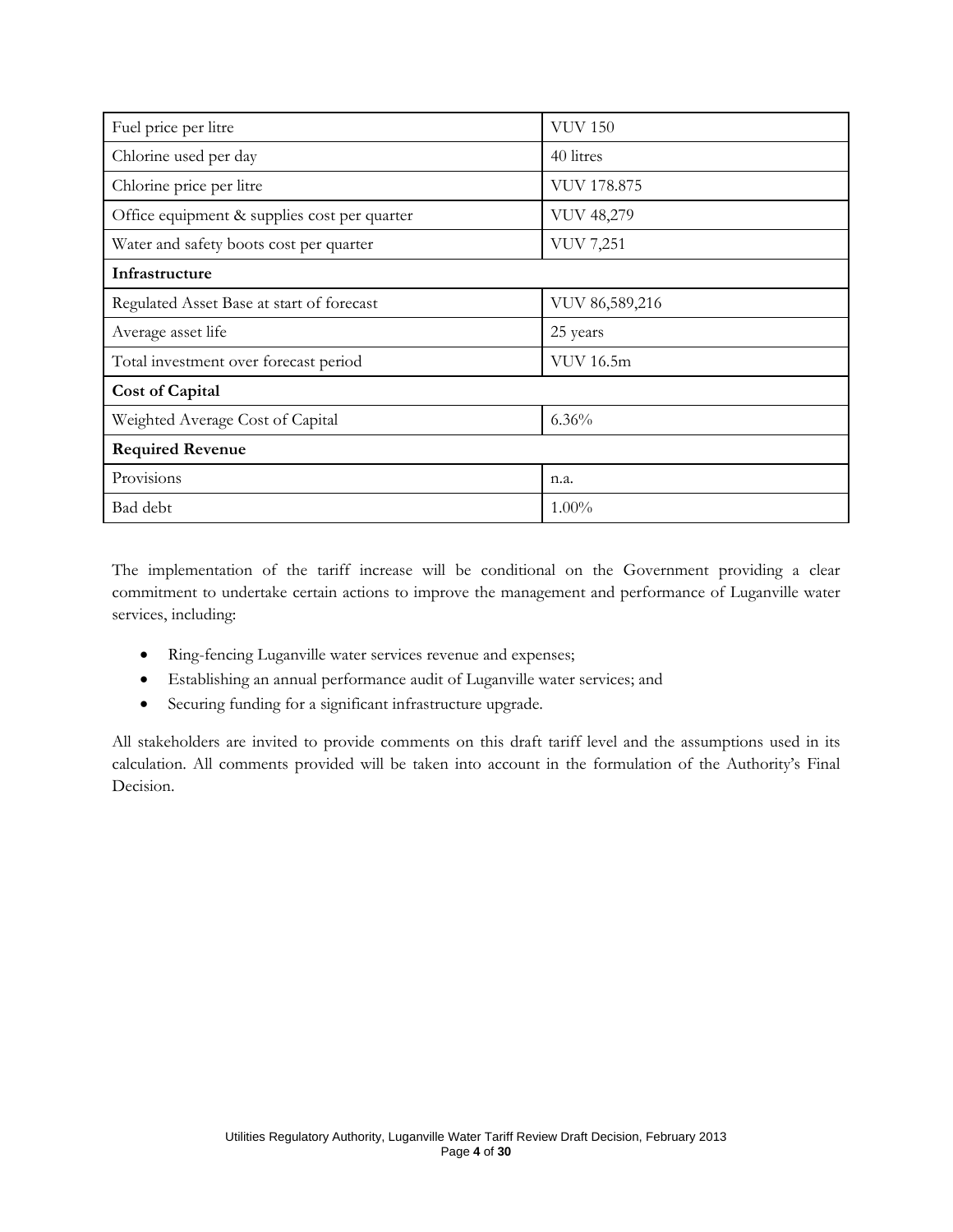# How to respond to this paper

All stakeholders including the Government, the Public Works Department, other utilities, existing customers and other members of the public are invited to comment on this paper. Responses and information received will be considered in the formalisation of the Authority's Final Decision.

The Authority will be seeking responses as part of its public consultation process which will include visits to stakeholders and an outreach to communities. In addition to these public consultations, stakeholders can file submissions directly with the Authority.

Submissions can be made until

#### **22 March 2013**

Submissions can be:

- made in person at the Office of the Utilities Regulatory Authority on the Ground Floor of the VNPF Building in Port Vila
- mailed to Luganville Water Tariff Review Utilities Regulatory Authority P.M.B 9093 Port Vila, Vanuatu
- emailed to Maureen Malas *Project Manager – Luganville Water Tariff Review*  Utilities Regulatory Authority mmalas@ura.gov.vu
- or called in by telephone to the Utilities Regulatory Authority at +678 23335

Submissions will be made available on the Authority's website in accordance with the Authority's submission policy. Any material that is confidential should be clearly marked as such.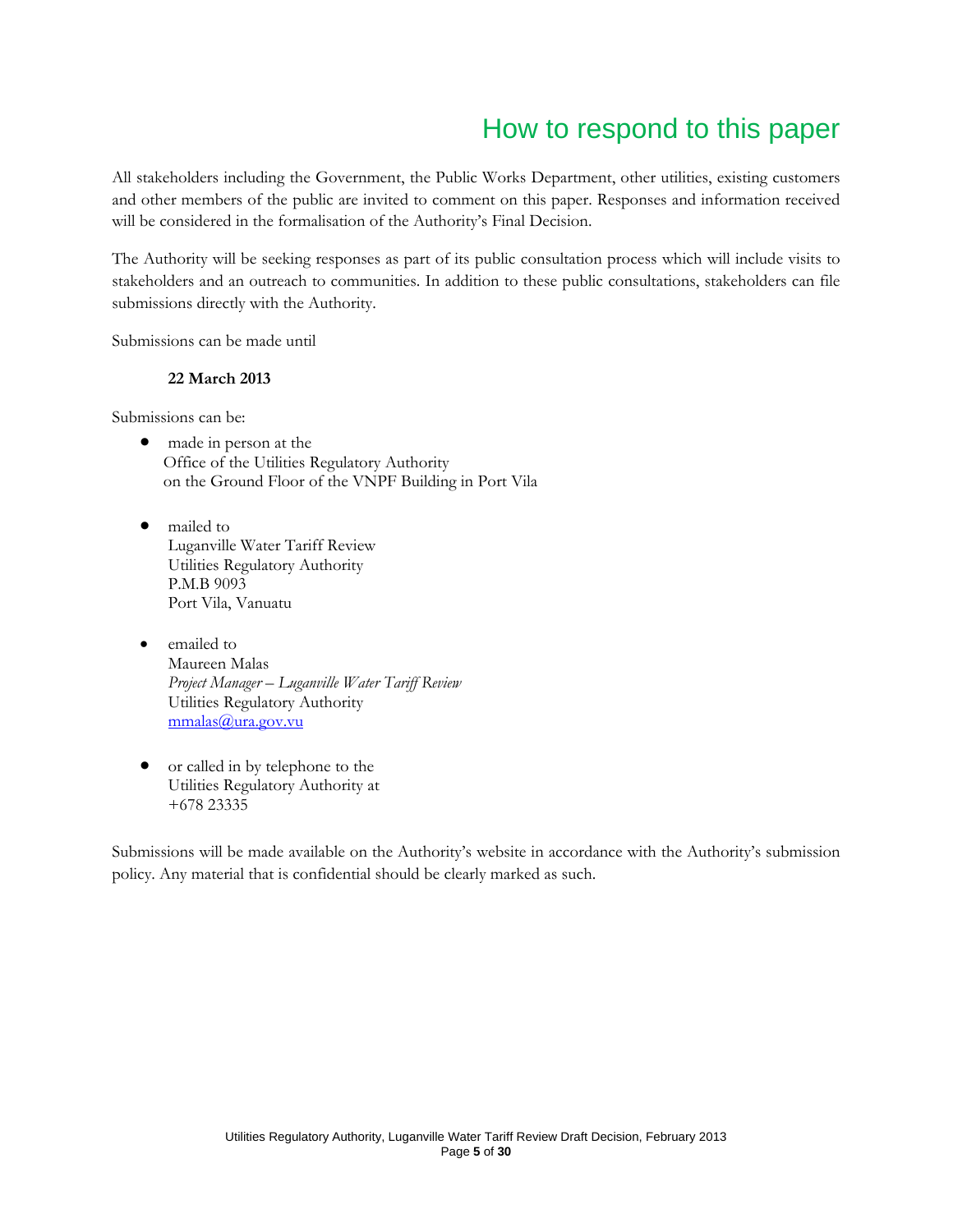# **Contents**

| 1 <sup>1</sup> |  |
|----------------|--|
| 1.1            |  |
| 1.2            |  |
| 1.3            |  |
| 1.4            |  |
| 1.5            |  |
| 2.             |  |
| 2.1            |  |
| 2.1.1          |  |
| 2.1.2          |  |
| 2.2            |  |
| 3.             |  |
| 3.1            |  |
| 3.2            |  |
| 3.3            |  |
| 3.3.1          |  |
| 3.3.2          |  |
| 3.3.3          |  |
| 3.3.4          |  |
| 3.3.5          |  |
| 3.3.6          |  |
| 3.4            |  |
| 3.4.1          |  |
| 3.4.2          |  |
| 3.4.3          |  |
| 3.5            |  |
| 3.5.1          |  |
| 3.5.2          |  |
| 3.5.3          |  |
| 3.5.4          |  |
| 3.6            |  |
| 3.7            |  |
| 3.7.1          |  |
| 3.7.2          |  |
| 3.7.3          |  |
| 3.8            |  |
| 3.9            |  |
| 4.             |  |
| 4.1            |  |
| 4.2            |  |
| 4.3            |  |
| 5.             |  |
|                |  |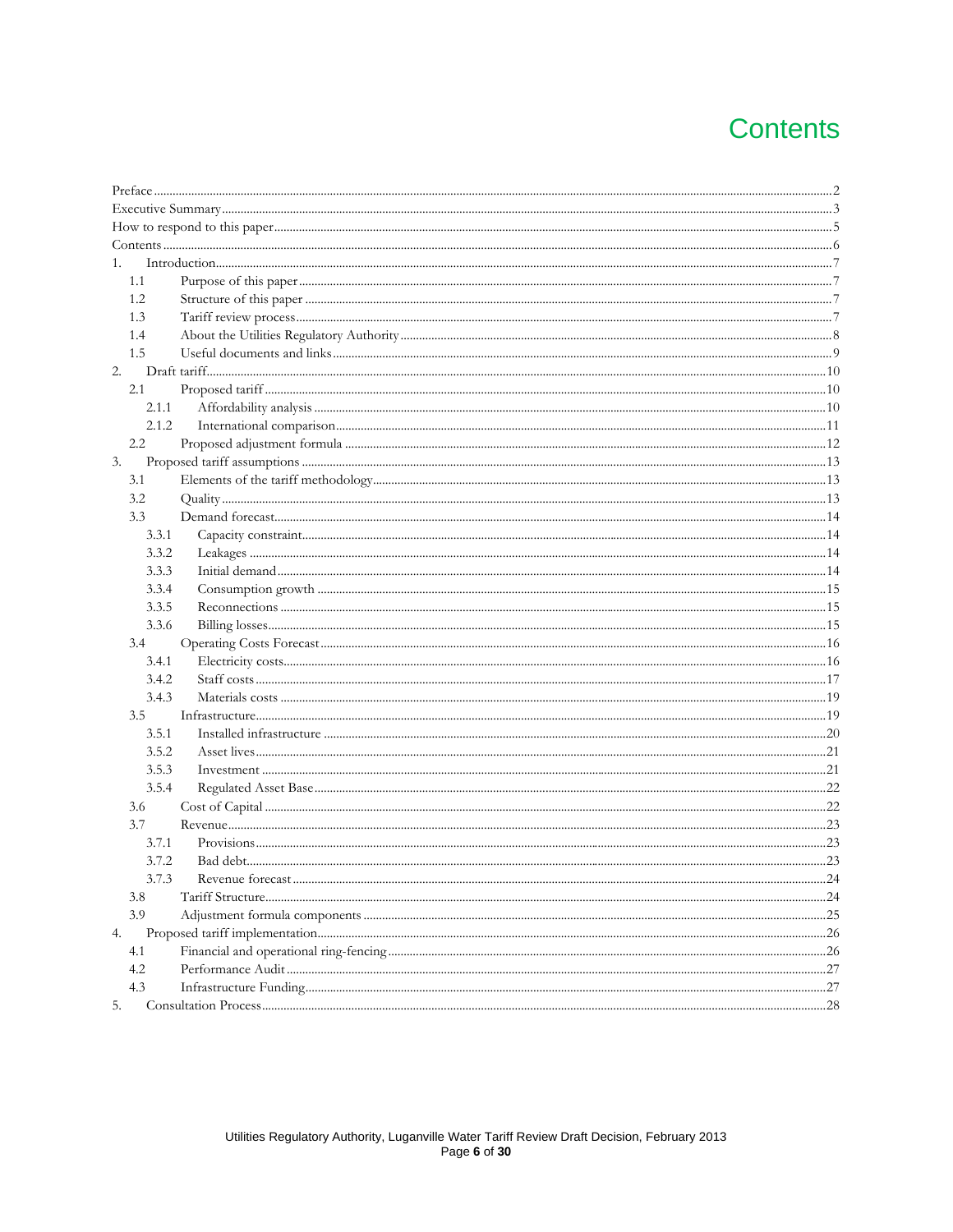# 1. Introduction

## 1.1 Purpose of this paper

This paper sets out the Authority's draft decision for the Luganville Water Tariff Review. As well as describing the proposed new tariff level, this paper shows all the assumptions used in the calculation of the tariff, and provides supporting evidence for those assumptions. The aim of this paper is to share the draft decision with all stakeholders so that responses and submissions can be taken into account in the formulation of the Authority's Final Decision.

## 1.2 Structure of this paper

This paper is structured into the following sections:

- Chapter 2, 'Draft tariff,' describes the new tariff level and compares with the existing tariff.
- Chapter 3, 'Draft tariff assumptions,' describes the assumptions used in the calculation of the proposed tariff, and provides all supporting evidence.
- Chapter 4, 'Tariff implementation,' describes the proposed process to implement the new tariff.
- Chapter 5, 'Consultation process,' describes the consultation process that will be undertaken to facilitate stakeholder engagement with the tariff review.

## 1.3 Tariff review process

The process of this water tariff review is designed to ensure that stakeholders are able to participate and contribute valuable comments at each stage of the review process. The different stages and timings of the tariff review process are:

| <b>Stage</b>            | <b>Description</b>                                                                   | <b>Status</b>              |
|-------------------------|--------------------------------------------------------------------------------------|----------------------------|
| Issues Paper            | Description of key issues that impact the tariff<br>review                           | Published 8 November 2012  |
| Consultation<br>Stage 1 | Stakeholders are invited to comment on the Issues<br>Paper                           | Closed 7 December 2012     |
| Framework paper         | Description of the tariff-setting methodology and<br>process                         | Published 21 December 2012 |
| Tariff application      | Initial proposal of new tariff level from the utility<br>with supporting evidence    | Published 21 December 2012 |
| Consultation<br>Stage 2 | Stakeholders are invited to comment on the<br>Framework Paper and Tariff Application | Closed 21 January 2013     |

**Table 1: Tariff review process**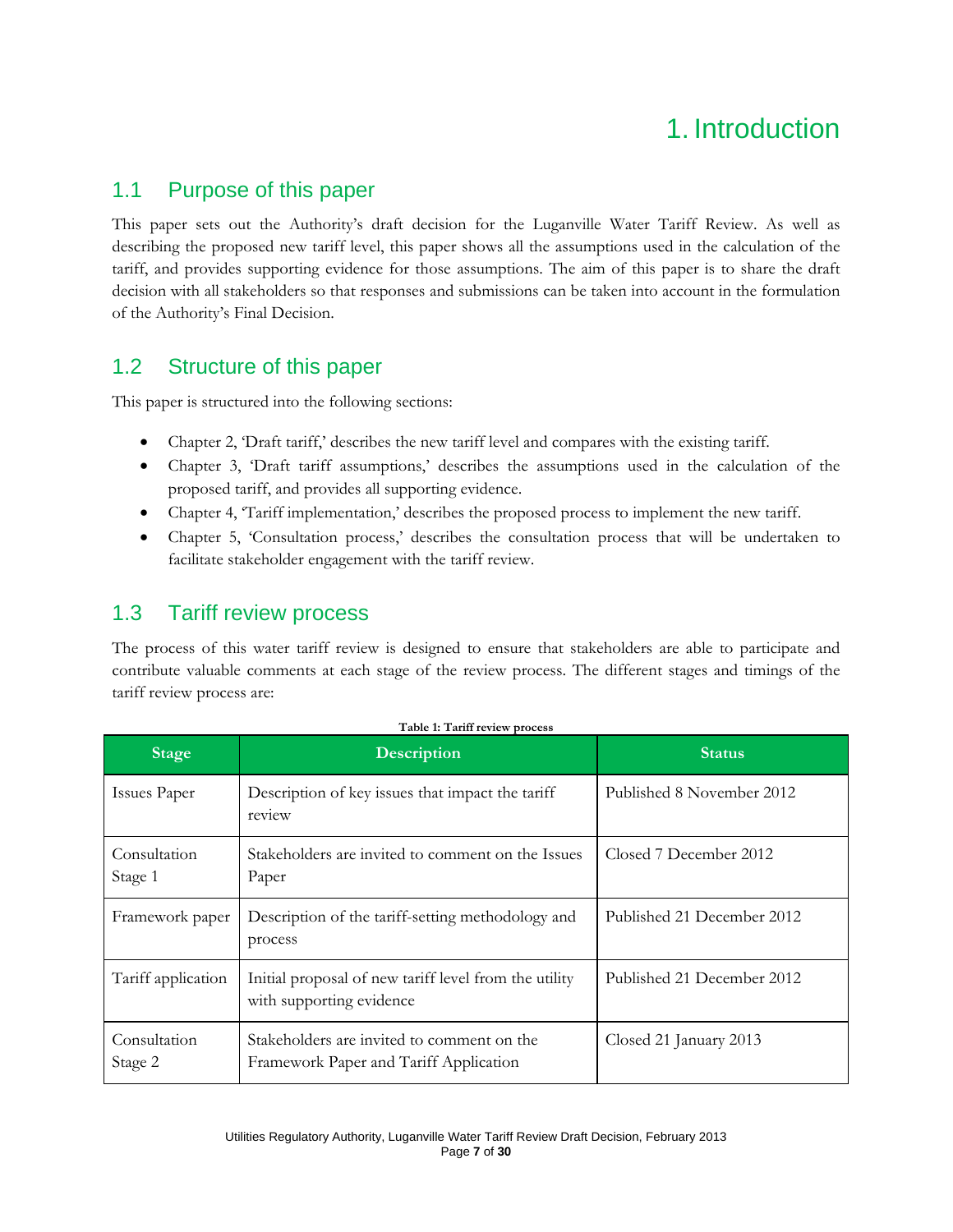| Draft decision          | Draft tariff determination by the Authority                                     | This paper                     |
|-------------------------|---------------------------------------------------------------------------------|--------------------------------|
| Consultation<br>Stage 3 | Stakeholders are invited to comment on the<br>Authority's draft tariff decision | Planned to close 22 March 2013 |
| Final decision          | Stakeholders are informed of the Authority's final<br>tariff decision           | Planned for 8 April 2013       |

After the final decision has been published, the new tariff will be implemented following the process described in Chapter 4 of this paper.

# 1.4 About the Utilities Regulatory Authority

The Utilities Regulatory Authority was established on the 11 February 2008 under the *Utilities Regulatory Authority Act No 11 of 20*07 (the URA Act). The URA Act established the Authority as an independent economic regulator for pricing, access, standards and monitoring of concession agreements. The regulated services defined in the URA Act are the supply of electricity or water services.

The Authority provides continued and expanded support to the Vanuatu Government's microeconomic reform program. This program was designed to improve the efficiency and competitiveness of Vanuatu's economy through the reform of the electricity, water and other current and former government business enterprises.

The Government perceived the establishment of an independent regulatory body as necessary to ensure that the benefits of the industry structuring and concession arrangements were passed on to household, commercial and industrial customers.

The primary objective of the Authority is to 'improve access to electricity and water services and to protect the long-term interests of Vanuatu's consumers with regards to the price, quality and reliability of electricity and water services.'

This objective is central to the framework of economic regulation that facilitates the efficiency and financial viability of regulated utilities, prevents misuse of monopoly power and ensures that customers benefit from quality improvements and efficiency gains over the longer term.

The functions of the Authority, as expressed in the URA Act under which it is constituted, are:

- to exercise the functions and powers conferred by the URA Act or by any other Act in furtherance of the purpose of the URA Act;
- to provide advice, reports and recommendations to the Government relating to utilities;
- to inform the public of matters relating to utilities;
- to assist consumers to resolve grievances;
- to investigate and act upon offences under the URA Act ;
- to advise the Minister on any other matter referred to the Authority by the Minister; and
- to administer and monitor compliance of Concession Agreements under the URA Act.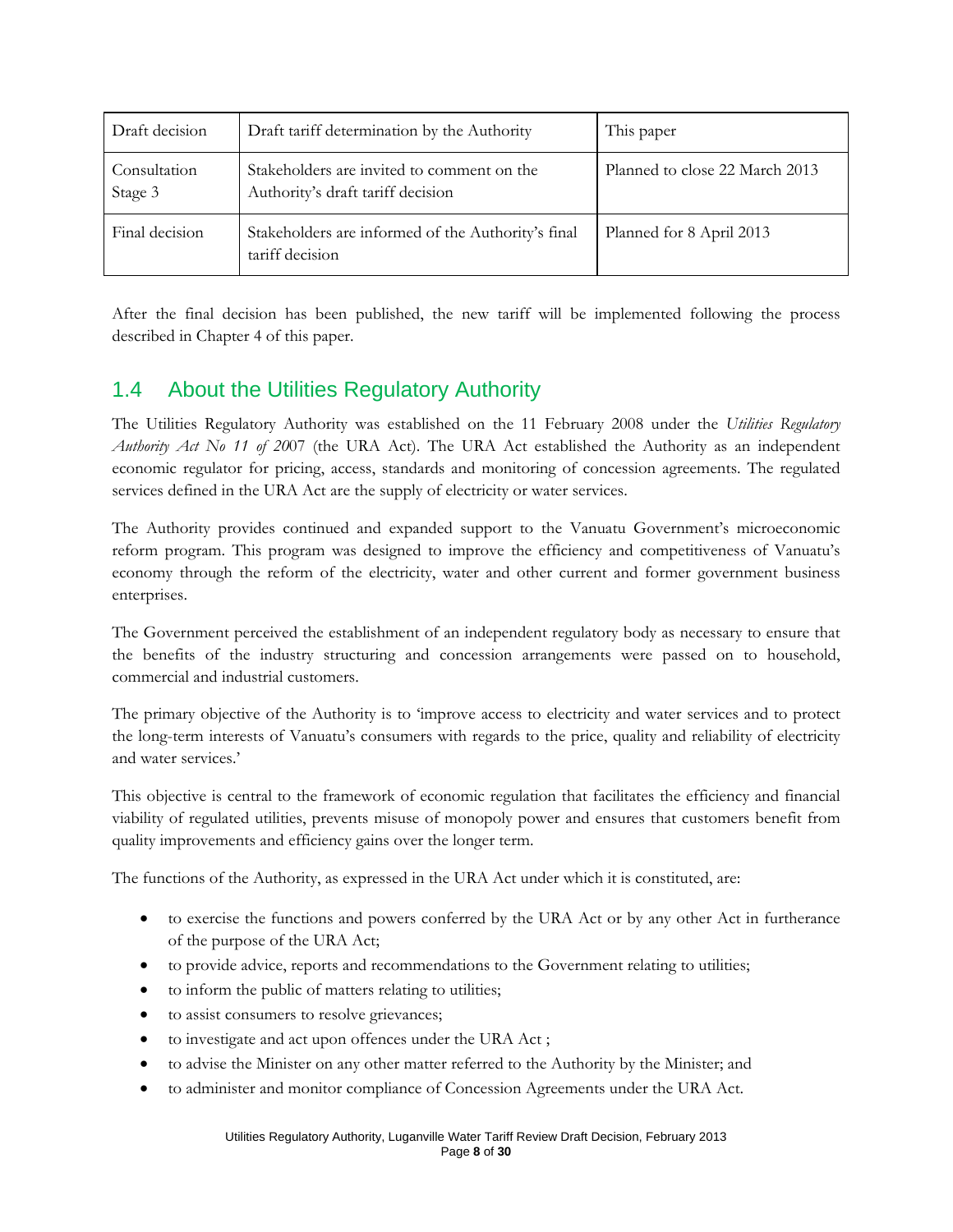In accordance with its Charter of Consultation and Regulatory Practice the Authority aims to be:

- independent, balanced and fair by ensuring its advice does not reflect undue influences and is consistent with its statutory objectives; and
- open and transparent by publishing its findings and conclusions.

Section 18 of the URA Act grants the Authority the power to determine the maximum price which may be charged in relation to any aspect of a regulated service in any place.

# 1.5 Useful documents and links

All sources of external information and data quoted in this paper are provided in subscript or footnotes. All other information originates from the Authority.

Readers of this report may also find it useful to review the following reports and documents, available on the Authority's website www.ura.gov.vu:

- Utilities Regulatory Authority Luganville Water Tariff Review Consultation Stage 2 Report, February 2013.
- Utilities Regulatory Authority Luganville Water Tariff Review Tariff Application Report, December 2012.
- Utilities Regulatory Authority Luganville Water Tariff Review Framework Paper, December 2012.
- Utilities Regulatory Authority Luganville Water Tariff Review Consultation Stage 1 Report, December 2012.
- Utilities Regulatory Authority Luganville Water Tariff Review Issues Paper, November 2012.
- Utilities Regulatory Authority Annual Report 2011.
- Utilities Regulatory Authority Act No. 11 of 2007 and Amendment (2010).
- Water Supply Act 1955 and Amendments.
- Public Health Act 1994.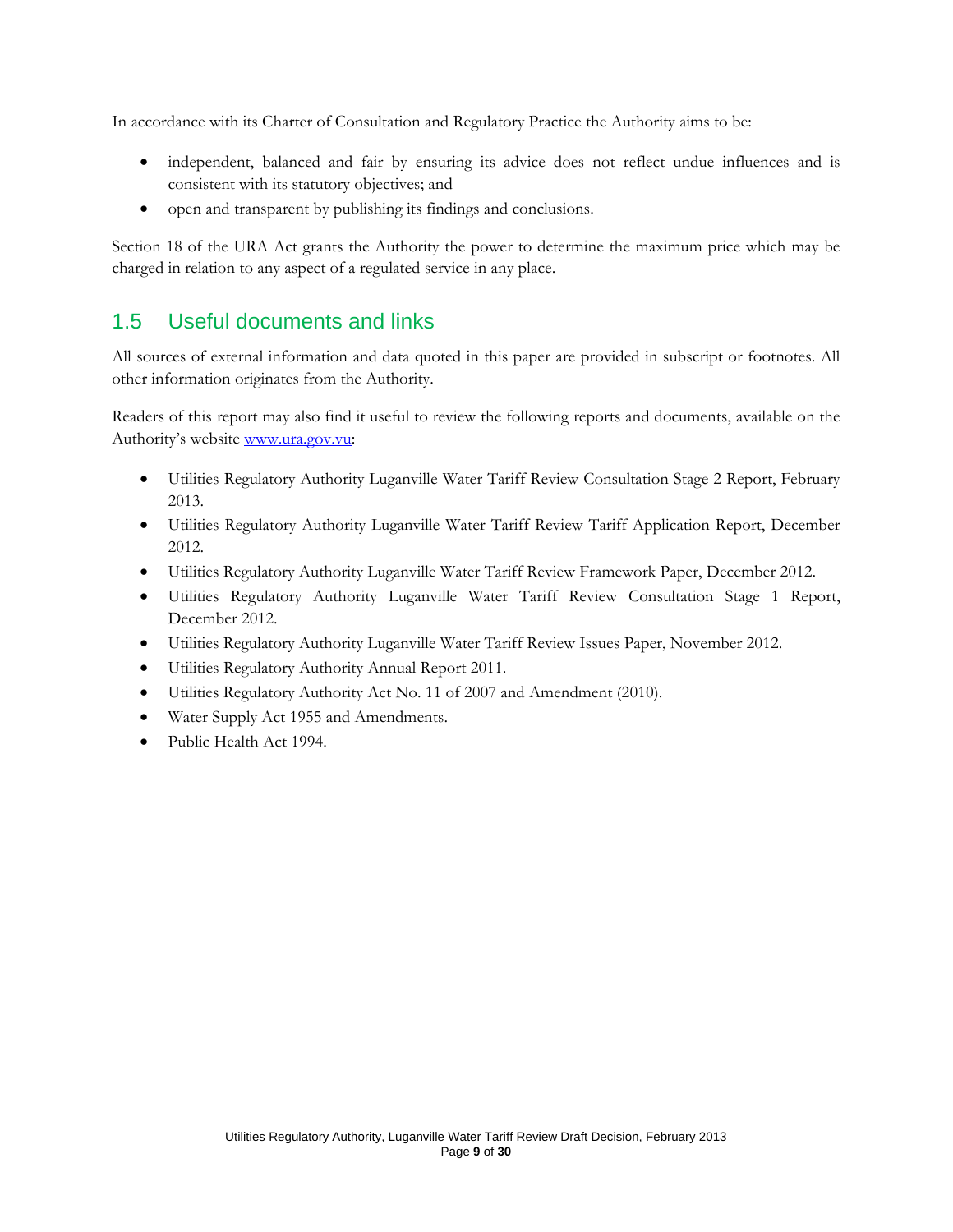# 2. Draft tariff

The URA has arrived at a draft decision for a new tariff level for water services in Luganville. The tariff calculation consists of a financial model containing a five-year forecast of demand, costs, and infrastructure investment for the water network in Luganville. All information used to inform each of the assumptions used in the financial model is described in this document.

# 2.1 Proposed tariff

The table below compares the proposed tariff with the current level.

| Type of fee                          | Current tariff (VUV) | <b>Proposed tariff (VUV)</b> | Change   |
|--------------------------------------|----------------------|------------------------------|----------|
| Fee per $m^3$ used (local customers) | 52                   | 59                           | $13.2\%$ |
| Fee per $m^3$ used (ships)           | 65                   | 74                           | $13.2\%$ |
| Deposit fee                          | 5,000                | 5,000                        | $0\%$    |
| Reconnection fee                     | 3,000                | 3,000                        | $0\%$    |

The following table shows the absolute value change for different customers based on different levels of consumption.

| Percentile       | Quarterly           | Old bill, VUV | New bill, VUV | Difference, VUV |
|------------------|---------------------|---------------|---------------|-----------------|
|                  | consumption $(m^3)$ |               |               |                 |
| 10 <sup>th</sup> | 11                  | 572           | 663           | $+91$           |
| 30 <sup>th</sup> | 25                  | 1,300         | 1,507         | $+207$          |
| 50 <sup>th</sup> | 43                  | 2,236         | 2,591         | $+355$          |
| 80 <sup>th</sup> | 105                 | 5,460         | 6,327         | $+867$          |
| $9()$ th         | 185                 | 9,620         | 11,148        | $+1,528$        |
| 97 <sup>th</sup> | 500                 | 26,000        | 30,131        | $+4,131$        |
| 99.78th          | 3,000               | 156,000       | 180,785       | $+24,785$       |
| 99.96th          | 6,000               | 312,000       | 361,571       | $+49,571$       |

#### **Table 3: Impact of new tariff on customer bills**

## 2.1.1 Affordability analysis

In order to consider the affordability of such a tariff increase for domestic customers, the quarterly absolute increase in bills is compared to the average quarterly household income for Luganville.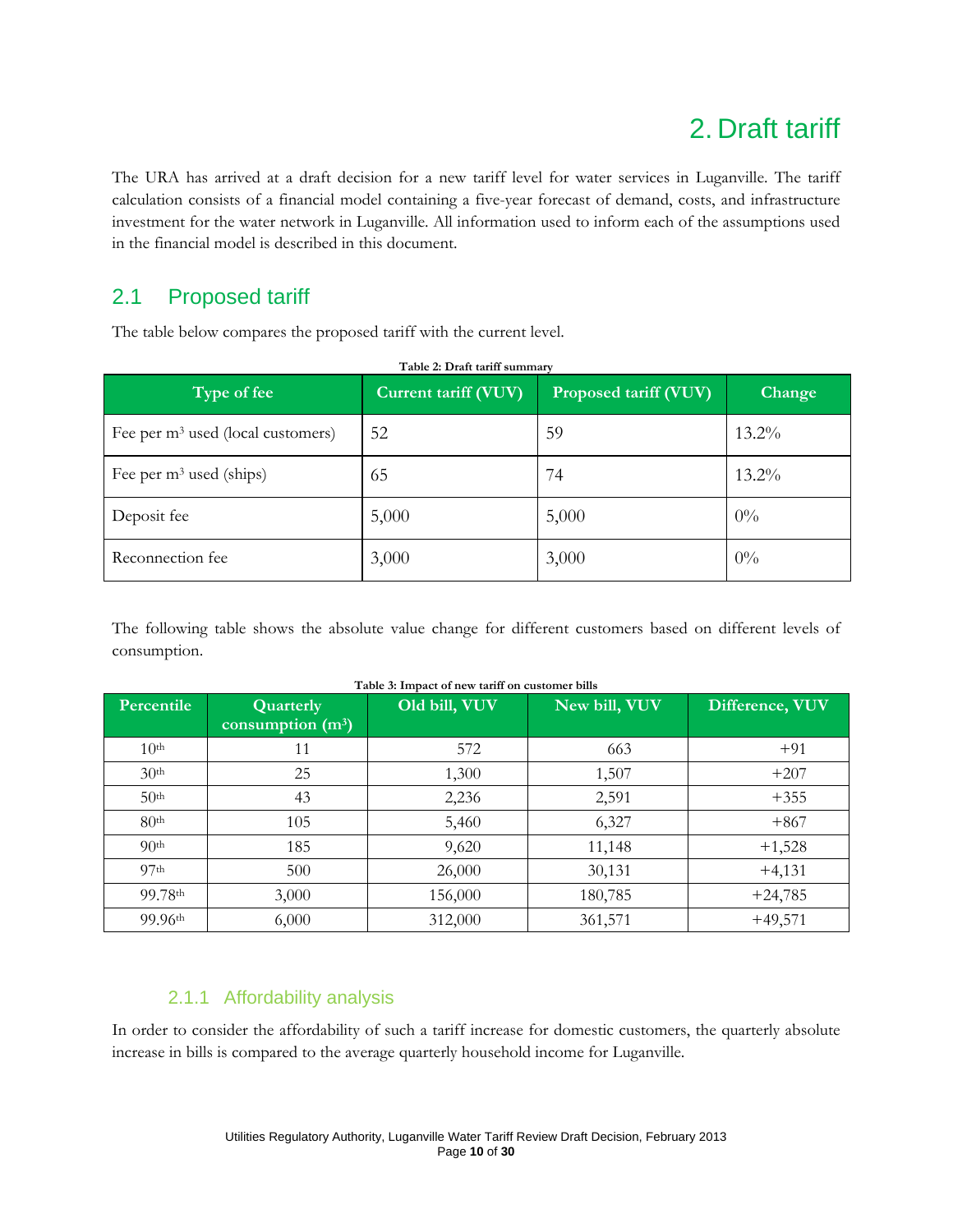| Table 4: Affordability analysis                           |             |  |  |  |
|-----------------------------------------------------------|-------------|--|--|--|
| Item                                                      | Amount      |  |  |  |
| Average monthly household income <sup>1</sup>             | VUV 64,200  |  |  |  |
| Average quarterly household income                        | VUV 192,600 |  |  |  |
| Comparison with $30th$ percentile bill increase           | $0.11\%$    |  |  |  |
| Comparison with 50 <sup>th</sup> percentile bill increase | 0.18%       |  |  |  |
| Comparison with 80 <sup>th</sup> percentile bill increase | 0.45%       |  |  |  |

*1 Source: Vanuatu Household Income and Expenditure Survey 2006, National Statistics Office*

The table above shows that the increase in bills reflects an impact of less than half of one percent of quarterly income for 80% of all water customers. It is the Authority's position that this increase is within any reasonable definition of affordable for domestic customers.

For commercial customers, data is less available to provide information on affordability. In order to inform its decision, the Authority has compared the impact on bills for a number of customers who are presumed to be relatively water intensive. The results were a range of impact of between 0.11% and 0.3% of reported net income (profit). This also appears to be an affordable increase in the view of the Authority.

## 2.1.2 International comparison

The following chart shows the new tariff level in comparison with water tariffs from other utilities in Vanuatu and other countries. It shows that the new tariff level is in line with other utilities, and remains lower than the current water tariff in Port Vila.



#### **Figure 1: Average revenue per m3 delivered, USD**

*Source: International Benchmark Network for Water and Sanitation Utilities* 

Utilities Regulatory Authority, Luganville Water Tariff Review Draft Decision, February 2013 Page **11** of **30**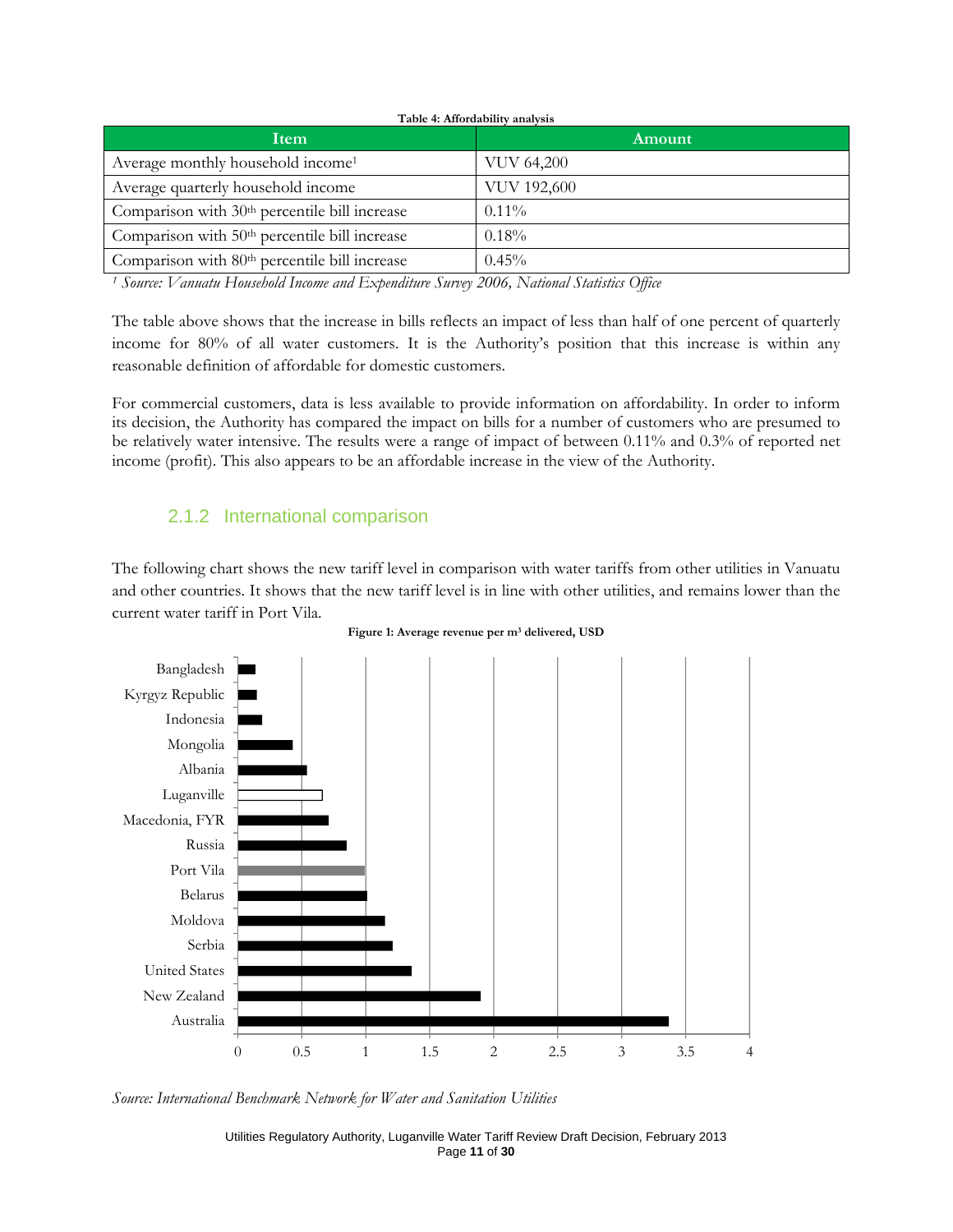There was no available data on regional operating water utilities to benchmark the new tariff level against.

# 2.2 Proposed adjustment formula

In addition to the tariff level described above, an adjustment formula has been suggested that will change the tariff according to fluctuations in the cost of electricity.

The proposed formula is:

$$
P = P_0 \times \left[ 0.53 + \left( 0.47 \cdot \frac{E}{E_0} \right) \right]
$$

Where:

 $P =$  The base price for the quarter  $P_0 = 60$  vatu  $E =$  The average base price of electricity for the three months prior to the quarter  $E_0 = 52.22$  vatu

Using this formula, water prices for customers will change according to future changes in the price of electricity. For example, a 10% increase in the price of electricity will result in a 4.7% increase in the price of water.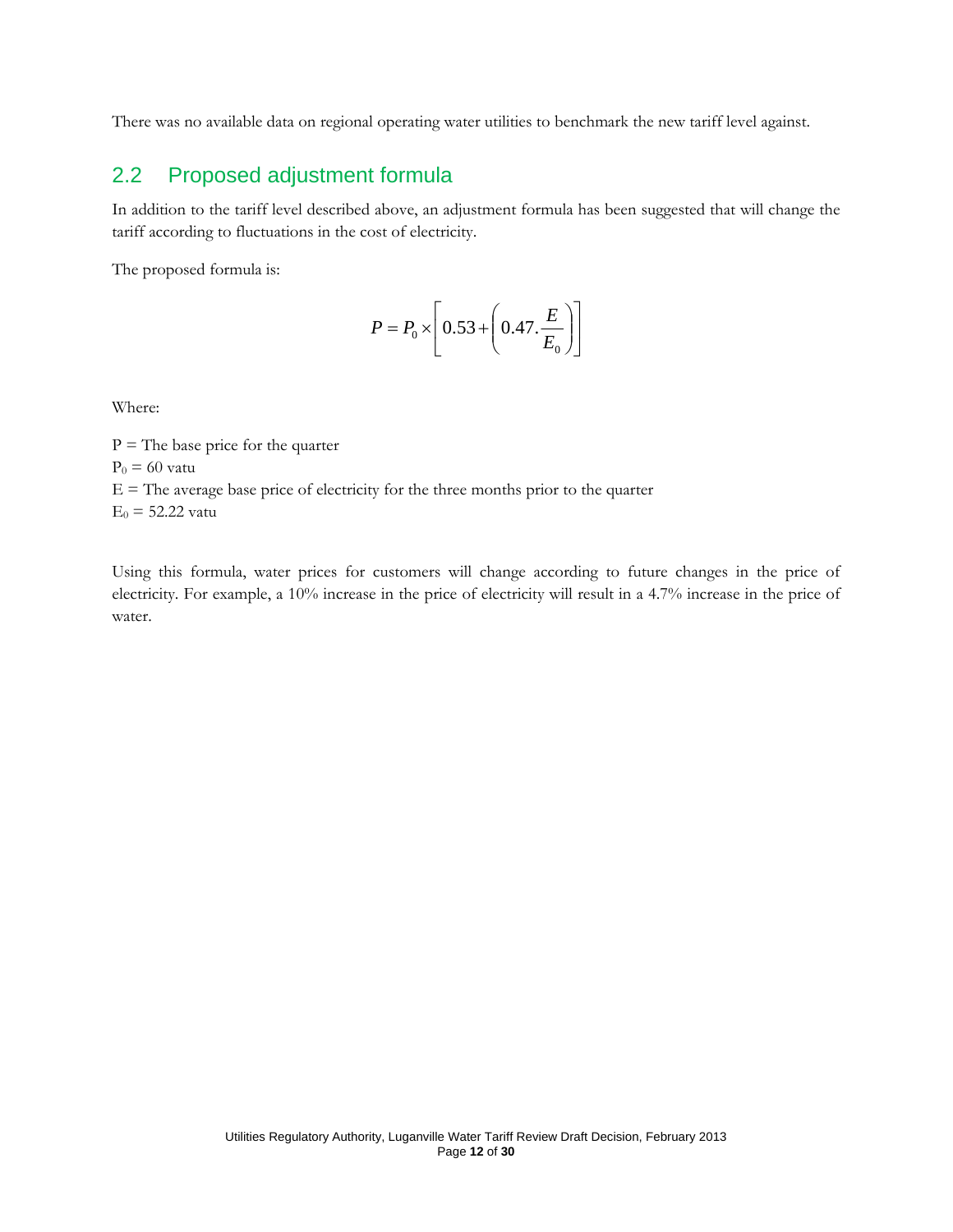# 3. Proposed tariff assumptions

# 3.1 Elements of the tariff methodology

The diagram below illustrates the different components of the tariff setting methodology and how they interact.



The tariff calculation methodology is described in detail in the *Luganville Water Tariff Review Framework Paper*. The tariff is calculated based on a set of forecasts for the five-year period 2013-2017.

## 3.2 Quality

The Authority's investigations of water quality in Luganville have shown that there is a need for improvement. The public survey carried out as part of Consultation Stage 1 indicated that customers are concerned with the current quality levels and have a desire for better quality water. (The full results of the survey are available in the *Luganville Water Tariff Review Consultation Stage 1 Report*.)

Given the structural constraints of the current infrastructure, major investment is required in order to achieve a significant improvement in water quality. Such investment is currently planned within the tariff period, but it is unclear when quality improvements will be delivered to customers.

One issue that has impacted water quality in the past has been inconsistent chlorination. This tariff assumes the correct level of chlorination throughout the period.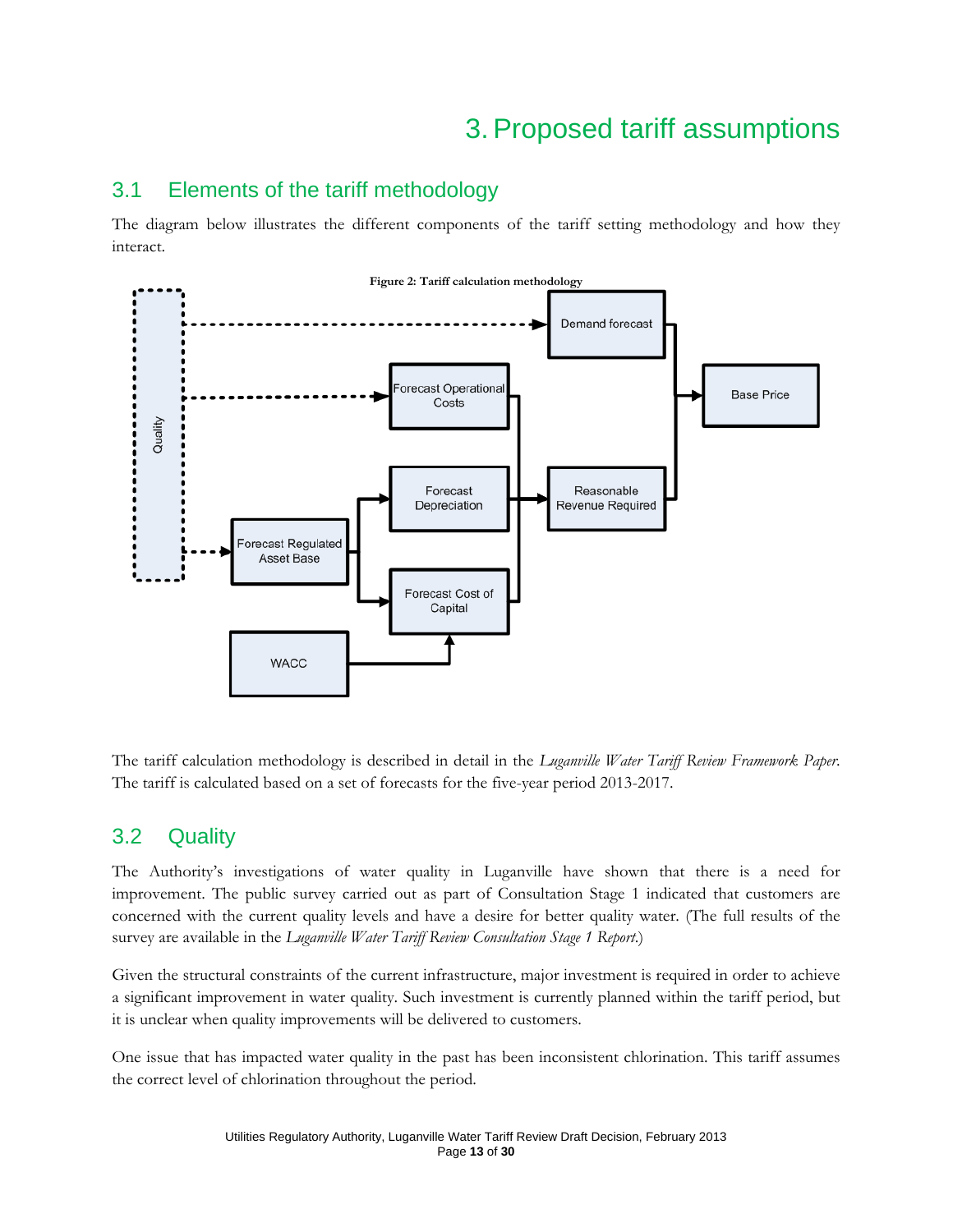While the Government has adopted World Health Organisation (WHO) standards of water quality, there has not been regular testing in Luganville, nor have there been any sanctions imposed when quality has dropped below the required standard. Proposals for ensuring quality standards are more effectively complied with are described in Chapter 4 of this document.

# 3.3 Demand forecast

The tariff is calculated based on a forecast of the demand for water. The Authority's demand forecast for the amount of water to be sold by PWD over the five-year forecast period is described below.

## 3.3.1 Capacity constraint

Information from PWD has indicated that the water network in Luganville is currently operating at capacity, i.e. it is not possible to pump any more water than is currently being pumped. This means that if new customers are connected, or the existing customers attempt to draw more water from the system, water pressure will be reduced and the same total amount of water will be delivered. The demand forecast used in this tariff review assumes that this capacity constraint will exist throughout the tariff period.

## 3.3.2 Leakages

A significant amount of water is lost daily through leakages. It has not been possible to obtain a consistent estimate for the amount of total leakages. An investigation of the "billing losses" described in the *Luganville Water Tariff Review Tariff Application Report* has shown that these are caused by leaks in customer properties after the meter. The average total amount of this type of leakage for the period 2008-2012 is 14,485 m<sup>3</sup> per quarter. It has been assumed that this leakage amount can be repaired over the next five years.

## 3.3.3 Initial demand

Demand at the start of the forecast period has been estimated based on the number of customer connections and the historic average consumption per customer. The following table shows the number of customer connections, based on PWD's records. It is assumed that all the customers not yet connected will be connected by the start of the forecast period.

| Table 5: Number of customers |                           |       |  |  |
|------------------------------|---------------------------|-------|--|--|
| Current active customers     | Total number of customers |       |  |  |
| 2.106                        |                           | 2,131 |  |  |

*Source: PWD records* 

In addition to customer connections, water is supplied to ships. Data has been provided on the number of ships supplied to from 2008 to 2012. It is assumed that the number of ships is equal to the average for the period 2008-2012.

| 2008 | 2009 | 2010 | 2011 | 2012 | 2008-2012 |
|------|------|------|------|------|-----------|
|      |      |      |      |      |           |

#### **Table 6: Average number of ships supplied with water, 2008-2012**

*Source: PWD meter reading database*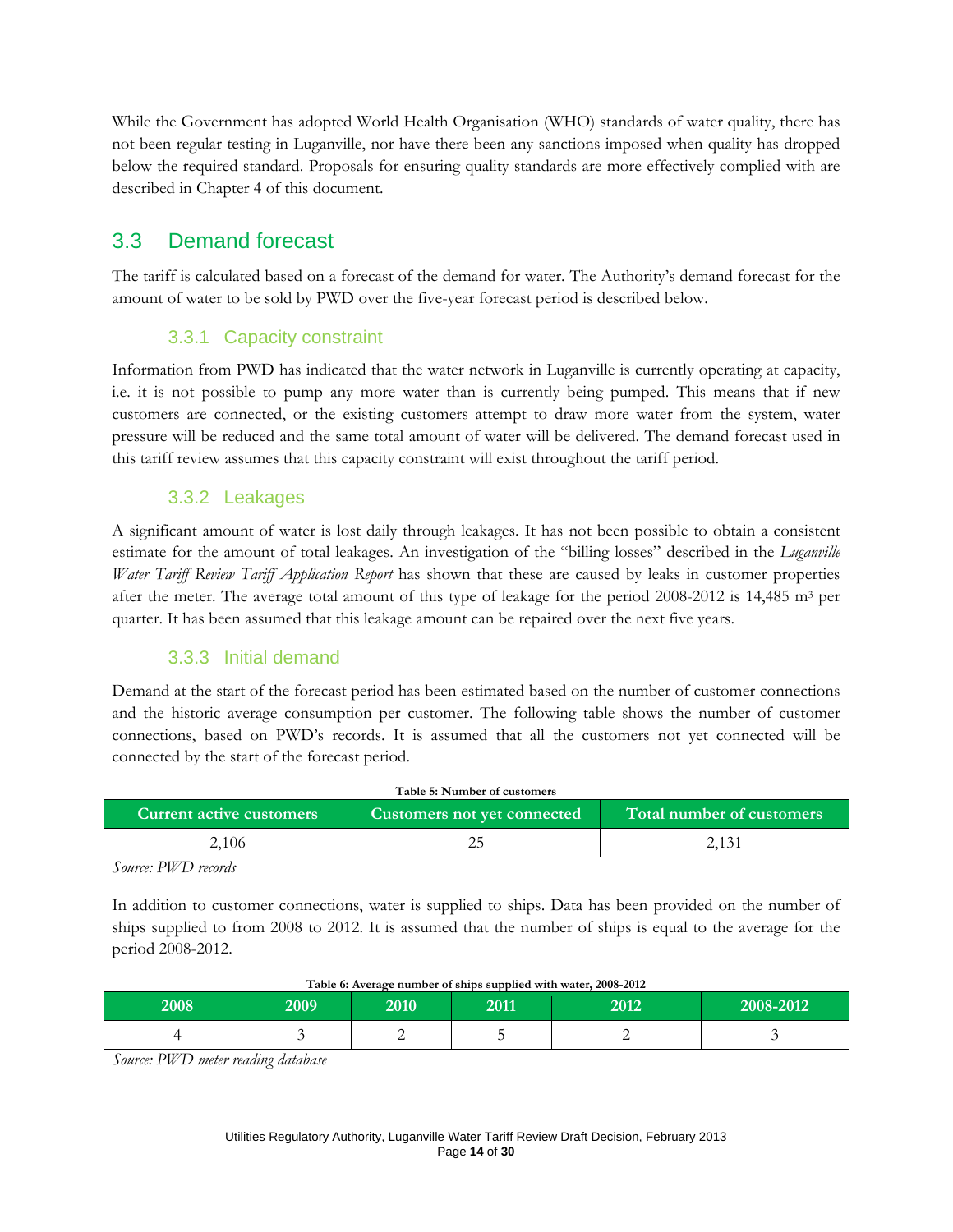The average consumption per customer has been estimated using the historical average for the period 2008- 2012. Separate assumptions are used for ships and for customer connections. The table below shows the average consumption per customer for the period 2008-2012

|           | 2008 | 2009 | 2010 | 2011 | 2012 | $ 2008 - 2012 $ |
|-----------|------|------|------|------|------|-----------------|
| Customers | 100  | 07   | ∩∍   | 100  | 94   | 98              |
| Ships     | 138  | 166  | 176  | 159  | 347  | 174             |

**Table 7: Average quarterly m3 consumed per customer, 2008-2012** 

*Source: PWD meter reading database* 

The total water consumed at the start of the forecast period is calculated in the table below.

|                  | <b>Number</b> | per customer or ship | Quarterly consumption Quarterly consumption |
|------------------|---------------|----------------------|---------------------------------------------|
| <b>Customers</b> | 2,131         | 98                   | 208,186                                     |
| Ships            |               | 174                  | 521                                         |
| Total            | 2,134         |                      | 208,707                                     |

#### **Table 8: Quarterly consumption at start of forecast period**

### 3.3.4 Consumption growth

As previously noted, the water network is currently operating at full capacity. The repair of leaks through the period will allow for customers to consume more water. Total consumption growth, therefore, is based on the assumed rate of leakage repair. This is equivalent to an annual growth rate of 1.35%.

Based on additional information gathered the water supply network in Luganville is currently operating at maximum capacity. The Authority is assuming the network will not be able to supply additional demand growth over the tariff setting period.

### 3.3.5 Reconnections

Reconnection fees are charged to customers who have been previously disconnected. These fees constitute a revenue stream for the utility. No information on reconnection rates have been provided by PWD, so reconnection fees have not been included in the model. The Authority is continuing to investigate this and expects to adjust the tariff to account for reconnection fees in its Final Decision.

## 3.3.6 Billing losses

In the *Luganville Water Tariff Review Tariff Application* Report, billing losses was defined as the difference between the amount recorded on water meters and the amount billed to customers. Following an investigation by the Authority, it was found that this was largely a result of significant leakages in government properties that have not been repaired. Rather than charging for the amount of water wasted, a fixed charge was assumed for these customers. It is the Authority's view that there is no valid reason for customers to be billed a different amount than is metered. If there is significant leakage on a customer's property, it is the responsibility of the customer to repair the leak. Therefore no allowance is made in the tariff for billing losses.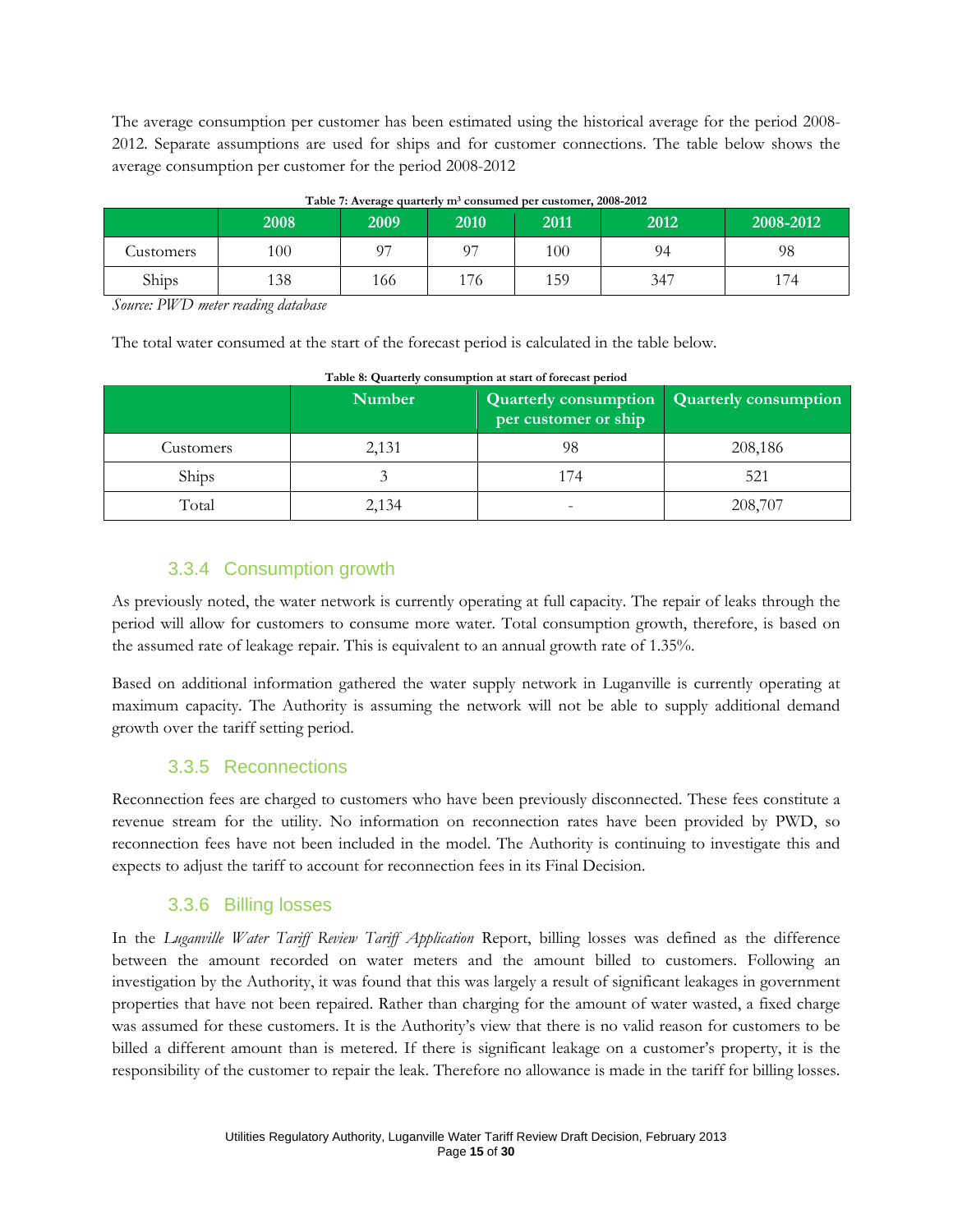# 3.4 Operating Costs Forecast

The operating cost forecast estimates the reasonable costs of providing water services in Luganville. It is a summation of the forecasted electricity costs, staff costs, and materials costs.

The table below summarises the total operating costs for the forecast period.

|  | Table 9: Total operating cost forecast, VUV |  |  |
|--|---------------------------------------------|--|--|
|  |                                             |  |  |

| 2013       | 2014         | 2015       | 2016       | 2017       |
|------------|--------------|------------|------------|------------|
| 39,140,116 | 41, 323, 122 | 41,593,598 | 41,864,209 | 42,134,955 |

### 3.4.1 Electricity costs

Electric pumps are used to extract water from boreholes and transfer it to reservoirs. The cost of the electricity required is determined by the kilowatt hours (kWh) consumed, charges associated with the connection and the electrical efficiency of the system. There are two pump stations: the main pumping station with a high voltage connection and a booster pump with a low voltage connection.

PWD have supplied historical monthly electricity bills for the years 2011-2012 for the main pumping station and for 2012 for the booster pump. The average electricity consumed and monthly bill is shown in the table below.

|      | Main pumping station        |                                                | <b>Booster pump</b>         |                                                |
|------|-----------------------------|------------------------------------------------|-----------------------------|------------------------------------------------|
| Year | Avg monthly kWh<br>consumed | Avg monthly<br>electricity bill,<br><b>VUV</b> | Avg monthly kWh<br>consumed | Avg monthly<br>electricity bill,<br><b>VUV</b> |
| 2011 | 48,044                      | 1,762,425                                      | n.a.                        | n.a.                                           |
| 2012 | 48,165                      | 1,820,578                                      | 468                         | 30,666                                         |

#### **Table 10: Average monthly electricity consumption and costs**

*Source: PWD* 

Due to unavailability of genuine leakage data and data defining the amount of water pumped from the pump station and through the booster pump, the historical amount of kWh used per  $m<sup>3</sup>$  (kWh/m<sup>3</sup>) of water pumped could not be determined. Therefore, the electricity cost could not be forecasted using the method proposed in the *Luganville Water Tariff Review Framework Paper*.

It is assumed that the total kWh consumed by both pump stations during the first quarter of 2013 will be the same as the average monthly consumption in 2012. As the pumping infrastructure continues to age, it is expected that there will be a gradual decrease in the electrical efficiency of the system. The average growth rate in electricity consumption from 2011 to 2012 was 0.25%. This rate is assumed to continue through the forecast period due to continued reduction of electrical efficiency of the system.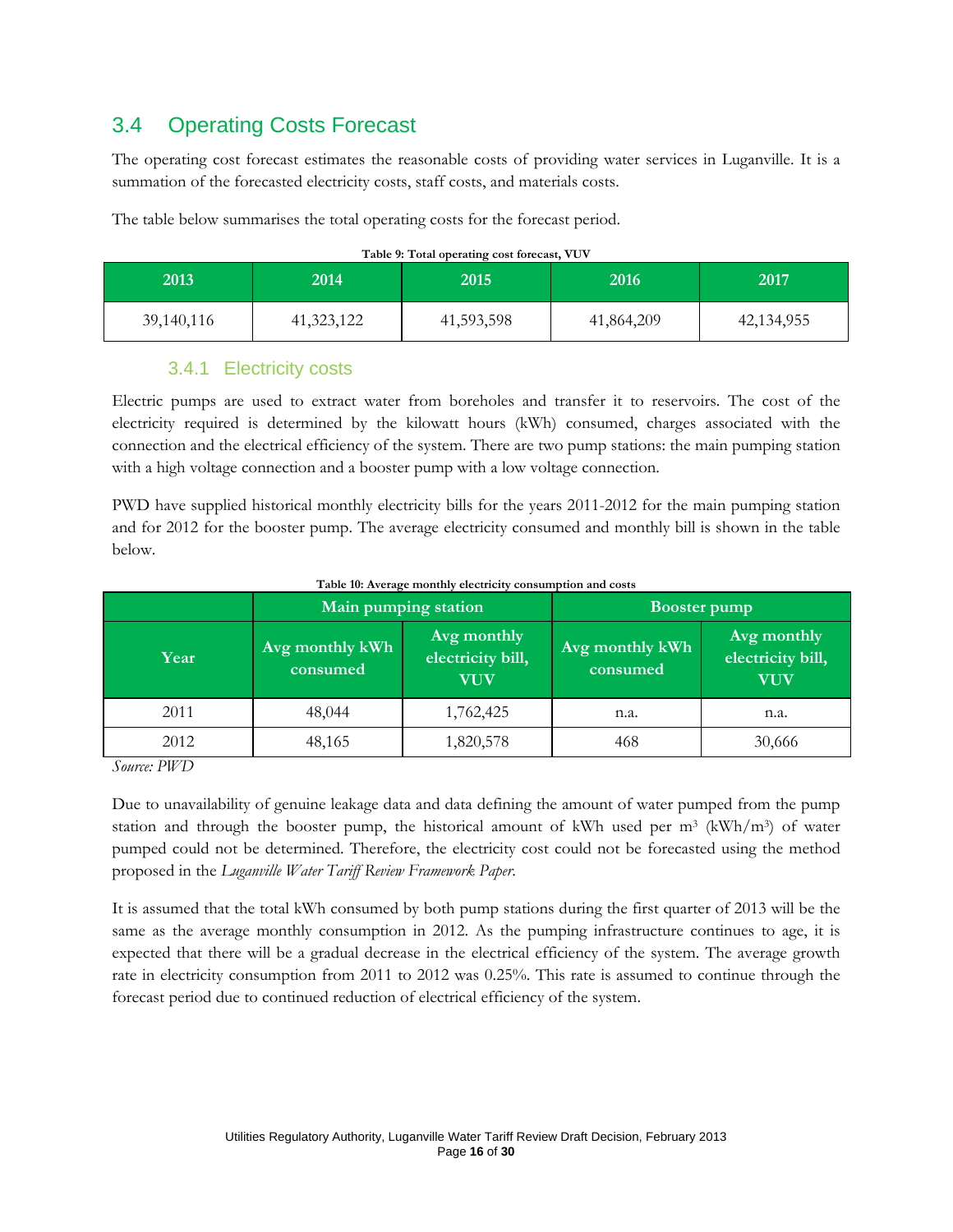| Item                                      | Quantity |
|-------------------------------------------|----------|
| Main pumping station monthly kWh consumed | 48,165   |
| Subscribed kVA                            | 135      |
| Transformer charge, VUV                   | 8,125    |
| Booster pump monthly kWh consumed         | 468      |
| kWh annual growth rate                    | $0.25\%$ |
| Electricity base price (P)                | 52.22    |

#### **Table 11: Summary of electricity cost assumptions**

The subscribed power and electricity connection contractual conditions for both pumping stations are assumed to remain the same over the 5 year tariff period, meaning that any transformer charges and monthly fixed charges will remain constant. There are currently no plans to change the electrical infrastructure at either pump station. The forecasted electricity cost over the tariff period is:

| 2013       | 2014       | 2015       | 2016       | 2017       |
|------------|------------|------------|------------|------------|
| 23,615,767 | 23,669,442 | 23,723,252 | 23,777,196 | 23,831,275 |

#### **Table 12: Forecast electricity costs, VUV**

#### 3.4.2 Staff costs

Staff costs are the wage, overtime costs and severance allowance of staff directly involved in the provision of water.

In accordance with the PWD 5-year plan the URA forecasts an increase in the number of designated staff from 6 to 10 by 2014. It is assumed that the number of staff will increase to 8 in 2013 and then to 10 in 2014. This amount of staff will remain to the end of the forecast period.

Number of staff per 1000 population served is an indicator that measures the level of staffing relative to the population that is serviced by the water supply network. This is shown in the graph below.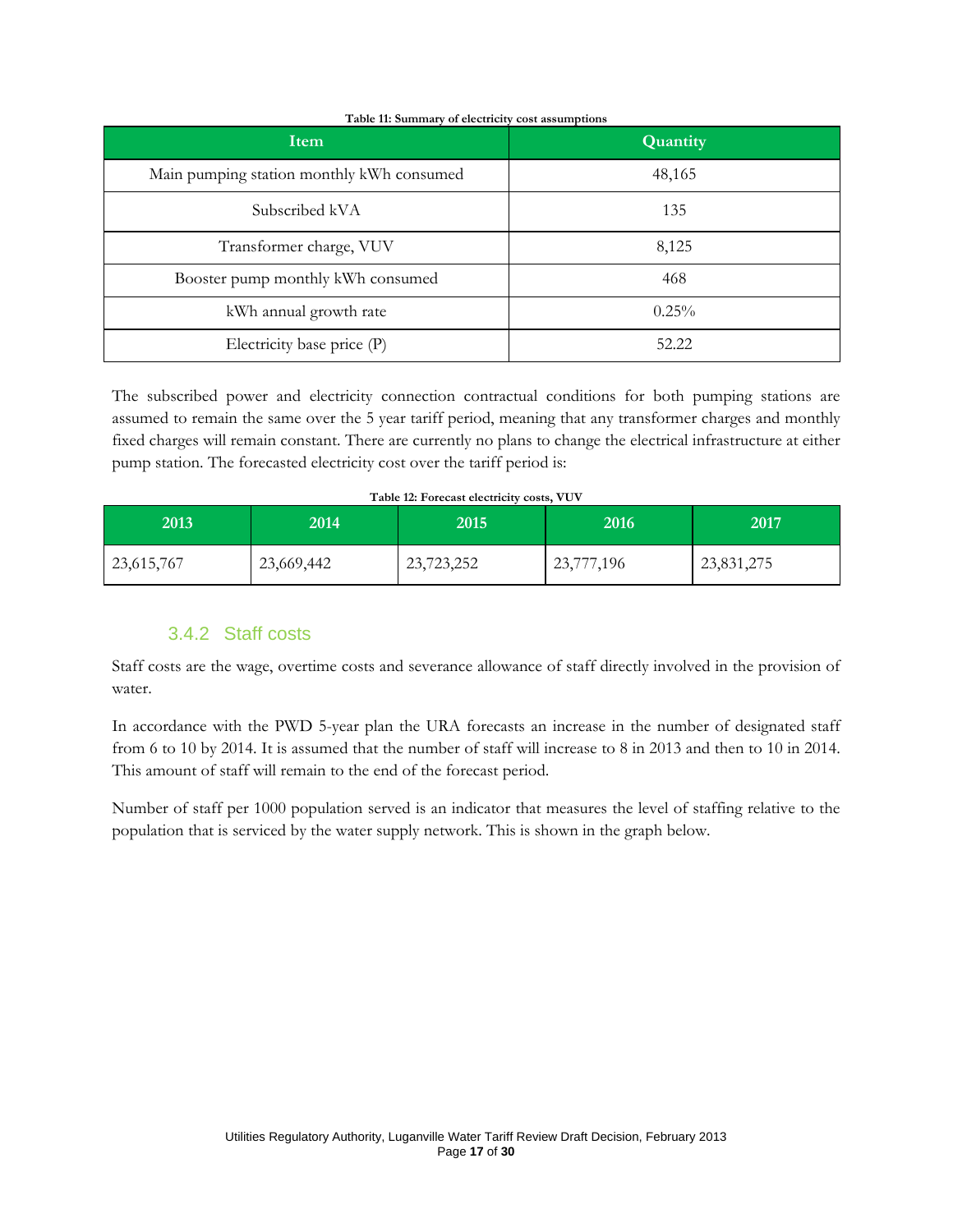#### **Figure 3: Number of staff per 1000 population served**



#### *Source: International Benchmarking Network for Water Sanitation Utilities*

When comparing the indicator of number of staff per 1000 population served by PWD to international data, the current number of designated staff is below average. To achieve a quality of service that is higher than the current level of quality, an increase in the number of designated staff is required. Therefore the Authority finds the proposed increase by PWD to be reasonable.

There was no available data on regional operating water utilities to benchmark the indicator of number of staff per 1000 population served by PWD against.

The estimated average annual salary for PWD staff is VUV 882,768. It is assumed that each year half of staff will receive an incremental salary increase of VUV 40,000.

Overtime allowance per staff is estimated to remain the same at VUV 312,000 per quarter through the forecast period. PWD do not anticipate any changes to the shift schedule meaning that the same number of total hours overtime will be required through the forecast period.

In order to allow for severance costs, 1/12 of quarterly salary cost is included.

The total staff costs included in the model are shown in the table below:

| 2013       | 2014       | 2015       | 2016       | 2017       |
|------------|------------|------------|------------|------------|
| 11,394,656 | 13,523,987 | 13,740,653 | 13,957,320 | 14,173,987 |

#### **Table 13: Forecast staff costs, VUV**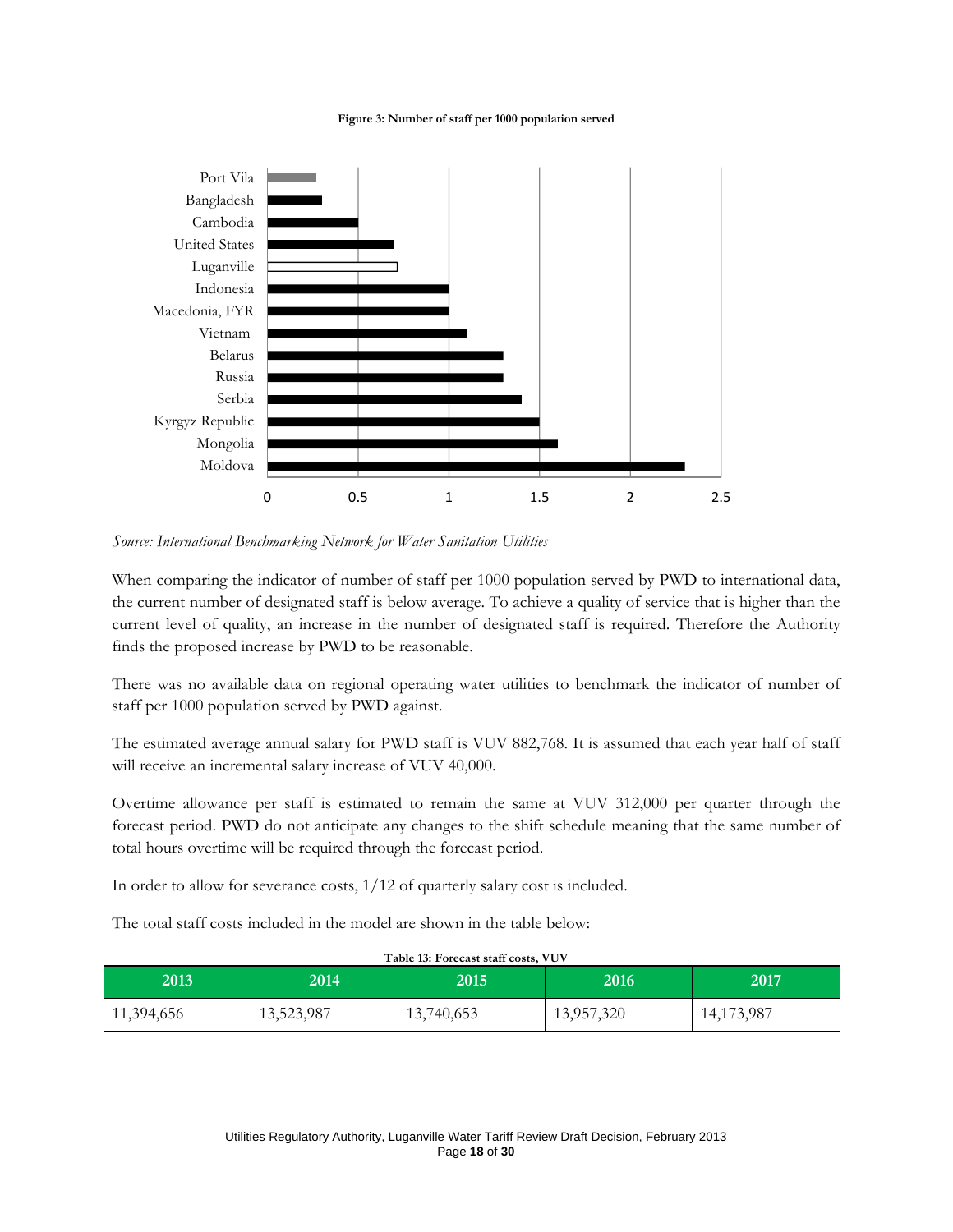### 3.4.3 Materials costs

Material costs are the costs of consumable materials used for operating and maintaining the water supply system that are not capital investments. This includes fuel costs, water treatment costs, and other materials costs.

Fuel costs are estimated based on an assumed monthly usage of 720 litres and a cost of VUV 150 per litre.

Chemicals such as sodium hypochlorite are used to treat the water. The cost of these chemicals has been estimated based on information provided by PWD.

| Item                             | <b>Value</b>       |
|----------------------------------|--------------------|
| Amount of chemicals used per day | 40 litres          |
| Price of chemicals               | VUV 178.875/ litre |

#### **Table 14: Summary of water treatment chemical assumptions**

*Source: PWD* 

Due to the capacity constraints described above, the amount of treatment chemicals used is assumed to remain constant.

The office equipment cost is estimated to be VUV 48,279 per quarter and is assumed to remain the same during the tariff period.

The cost of water and safety boots for the PWD team is forecast to be VUV 7,251 per quarter.

The forecast total materials cost is shown in the table below:

| 2013      | 2014      | 2015      | 2016      | 2017       |
|-----------|-----------|-----------|-----------|------------|
| 4,129,693 | 4,129,693 | 4,129,693 | 4,129,693 | 4,129, 693 |

**Table 15: Forecast materials costs, VUV** 

## 3.5 Infrastructure

In order to provide a level of service at a reasonable level of quality, the Authority assumes a certain level of infrastructure to be installed. The cost of infrastructure assets is treated differently to operating costs, as infrastructure assets retain usefulness and value across many years. Each type of infrastructure asset has a useful life, and at the end of its useful life the value is assumed to be zero. This reduction in asset value is referred to as "depreciation", and is calculated as an equal portion of the value of the asset for each year of its life. This method of calculating depreciation is referred to as "straight line" depreciation.

The assets of the utility that are included for consideration in the tariff calculation are referred to as the Regulated Asset Base (RAB). The Regulated Asset Base should include all assets required to provide and manage the water supply that have been funded by the utility, in this case the Government of Vanuatu. Any assets that have funded by other parties (such as aid donors, private developers or assets inherited at the time of independence) are not included, as the utility has not had to bear the cost of financing these assets.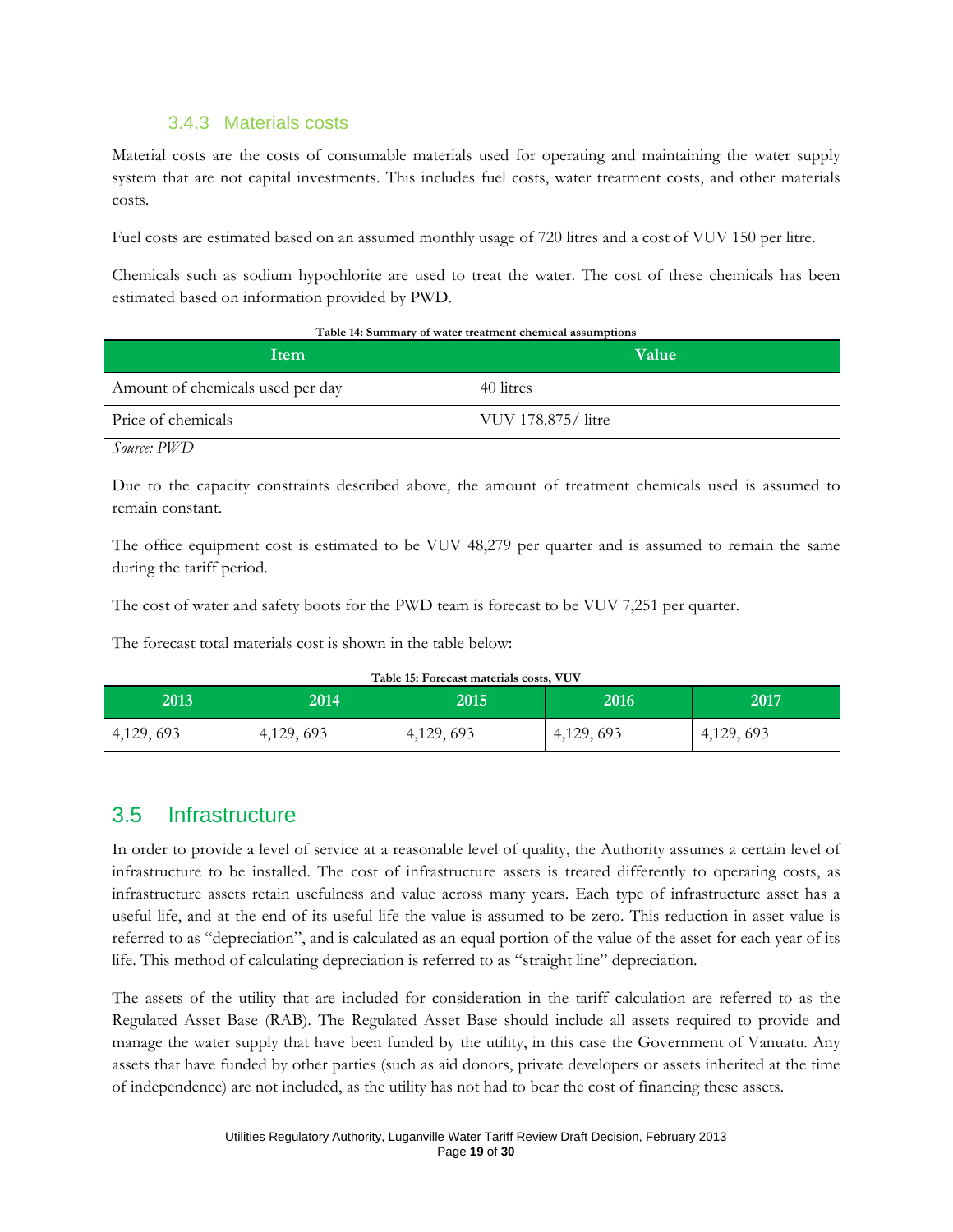Depreciation of the RAB represents a real cost of doing business, and is included in the tariff calculation. Estimating a reasonable level of depreciation costs requires the following assumptions to be made:

- The remaining value of the installed infrastructure at the start of the tariff period;
- The lives of the installed assets;
- The value of investment in new infrastructure installed during the tariff period; and
- The sources of funding for the investment (i.e. from the Government or from other parties).

## 3.5.1 Installed infrastructure

The current assets of the water service in Luganville includes the source well, pumping stations, reservoirs, mains pipes, connecting pipes, valves, fixtures, meters as well as other assets required to provide the service. These installed assets have been installed for various periods of time and have various useful lives. Different sources of funding have been used to finance these assets. This section describes the assumptions that have been used to estimate the current value of installed assets in Luganville water service.

In independent assessment has been carried out by infrastructure valuation experts to estimate the current value of assets. This assessment has been carried out using all available information on the current network and the dates of installation. The valuation has been calculated according to a Depreciated Replacement Cost (DRC) methodology. This means that the cost of replacing the existing assets has been estimated, and then adjusted according to the age of the assets and inflation. The result should give a reasonable indication of the current net value of the installed infrastructure.

| Table 16: Estimated value of installed infrastructure, VUV |  |
|------------------------------------------------------------|--|
|                                                            |  |

| <b>Replacement cost of infrastructure</b> | Depreciated Replacement Cost (DRC) of<br>infrastructure |
|-------------------------------------------|---------------------------------------------------------|
| VUV 541,182,600                           | VUV 216,473,040                                         |

*Source: Asset and Operations Assessment of Luganville water supply* 

The DRC of assets at the start of the tariff period must also be adjusted to take into account the historic sources of funding for the infrastructure. Anecdotal evidence from the local PWD team describes significant portions of the network as dating to pre-independence. There are records of a VUV 106m investment made in 2001, financed by the Government of Vanuatu through a subsidised loan from the Asian Development Bank (ADB). Based on this information, a rough estimate is made that 40% of the current infrastructure was funded by the Government of Vanuatu.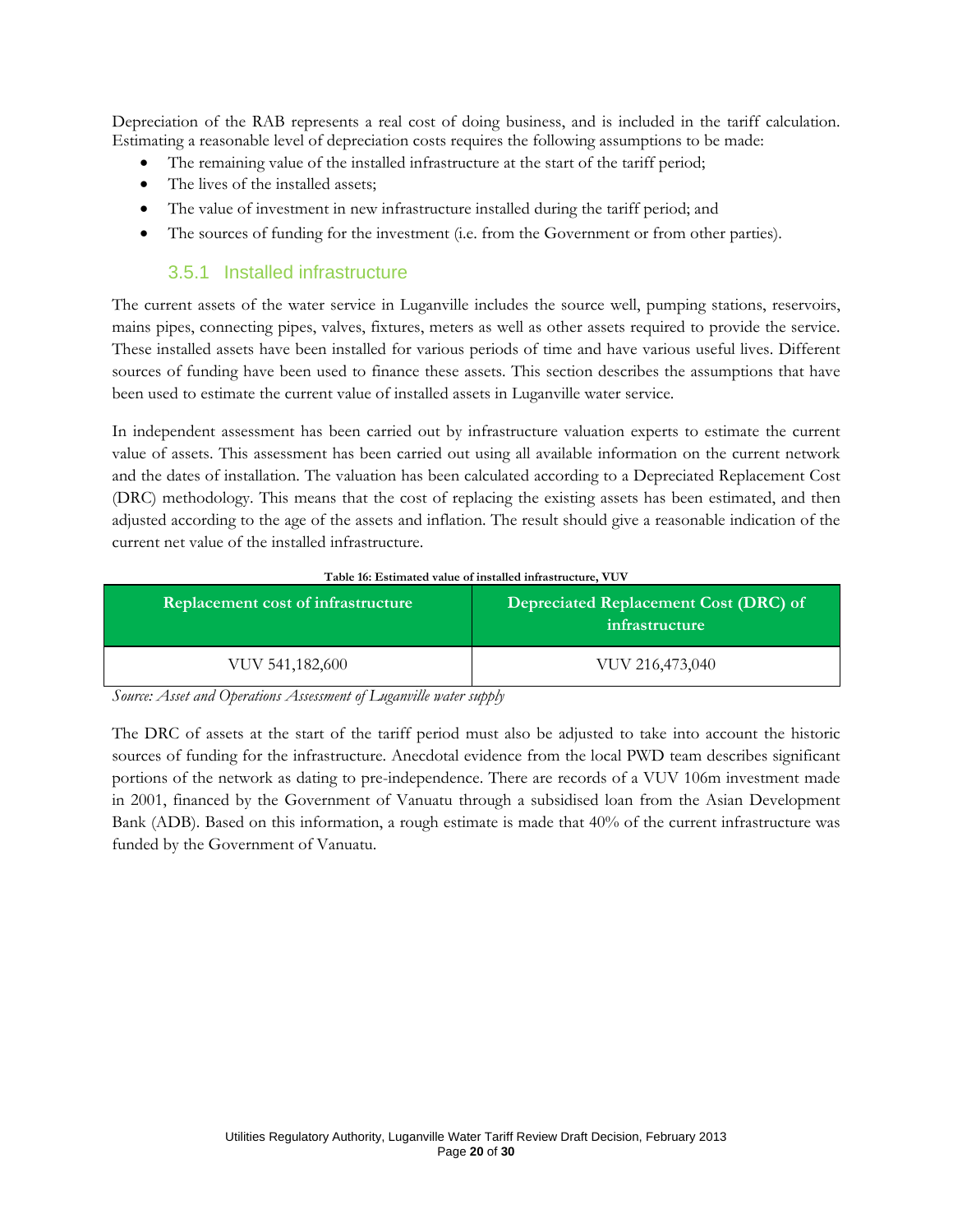| <b>Total DRC of</b><br>installed<br>infrastructure | Proportion of existing<br>network financed by the<br>Government | Asset value funded by<br>other parties | RAB at start of tariff<br>period |
|----------------------------------------------------|-----------------------------------------------------------------|----------------------------------------|----------------------------------|
| VUV 216,473,040                                    | 40%                                                             | VUV 129,883,824                        | VUV 86,589,216                   |

#### **Table 17: Calculation of Regulated Asset Base (RAB)**

## 3.5.2 Asset lives

The assumed lifetime of assets indicates the associated depreciation costs for the utility. Different classes of assets have a wide range of useful lives. As the tariff calculation only requires a total depreciation amount, a weighted average asset life is used to estimate depreciation costs of the total RAB.

|--|

**Weighted average useful life of water infrastructure assets**

25 years

## 3.5.3 Investment

It is expected that additional investment will be required during the tariff period in order to renew and replace the existing network, as well as to deliver improvements in service delivery and water quality. The value of investment that is funded by the Government of Vanuatu will be added to the forecast RAB. The cost of new investment is included in the tariff through the forecast depreciation costs of the new assets.

Forecasts of required investment have been received from PWD, and are listed in the table below. The amounts quoted for a major infrastructure upgrade are proposed to be funded through a grant from the Japanese International Cooperation Agency (JICA), and therefore will not impact the RAB. **Table 19: Forecast investment in water assets** 

| Year | <b>Planned investment</b>                                                        |
|------|----------------------------------------------------------------------------------|
| 2013 | Equipment for revenue support $=$ VUV 1.5m<br>Replacement of meters $=$ VUV 2.4m |
| 2014 | Equipment for operation support $=$ VUV 3m<br>Replacement of meters = VUV 2.4m   |
| 2015 | Replacement of meters = VUV 2.4m<br>JICA infrastructure upgrade = $VUV$ 100m     |
| 2016 | Replacement of meters = VUV 2.4m<br>JICA infrastructure upgrade = $VUV$ 200m     |
| 2017 | Replacement of meters = VUV 2.4m<br>JICA infrastructure upgrade = $VUV$ 200m     |

*Source: PWD 5 year plan*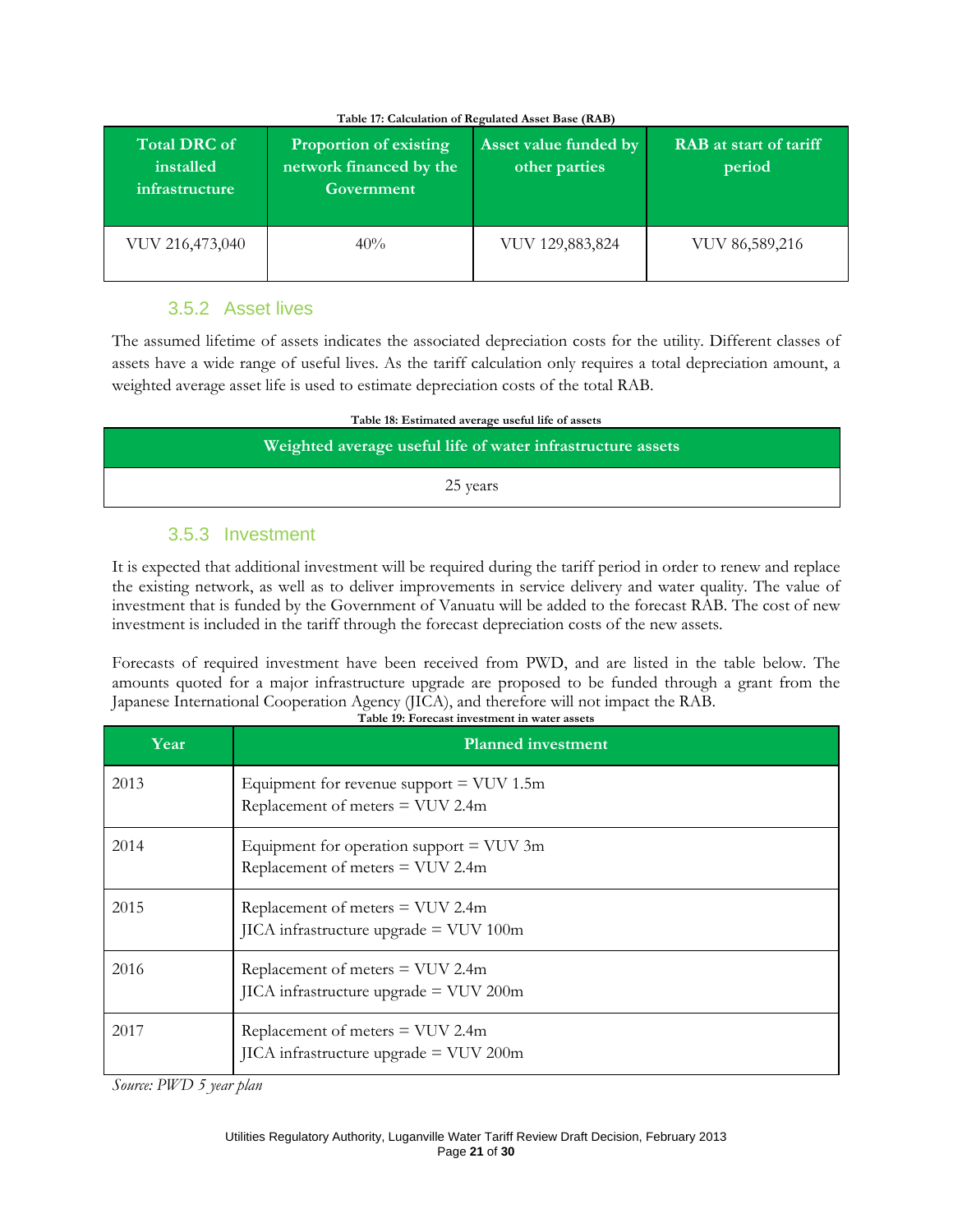## 3.5.4 Regulated Asset Base

Based on the above figures and assumptions, the following table shows the forecasts for the RAB and related depreciation costs.

| Year                             | 2013        | 2014          | 2015          | 2016        | 2017          |
|----------------------------------|-------------|---------------|---------------|-------------|---------------|
| Opening net total asset<br>value | 216,473,040 | 211,714,118   | 208, 645, 554 | 302,699,732 | 492,991,742   |
| Closing net total asset value    | 211,714,118 | 208, 645, 554 | 302,699,732   | 492,991,742 | 675, 672, 073 |
| Average asset life               | 25          | 25            | 25            | 25          | 25            |
| % utility funded                 | 40%         | 41%           | 43%           | 29%         | 18%           |
| Opening 3rd party value          | 129,883,824 | 124,688,471   | 119,700,932   | 214,912,895 | 406,316,379   |
| 3rd party depreciation           | 5,195,353   | 4,987,539     | 4,788,037     | 8,596,516   | 16,252,655    |
| 3rd party investment             | $\Omega$    | $\Omega$      | 100,000,000   | 200,000,000 | 200,000,000   |
| Closing 3rd party value          | 124,688,471 | 119,700,932   | 214,912,895   | 406,316,379 | 590,063,724   |
| Opening RAB value                | 86,589,216  | 87,025,647    | 88,944,621    | 87,786,837  | 86, 675, 363  |
| RAB depreciation                 | 3,463,569   | 3,481,026     | 3,557,785     | 3,511,473   | 3,467,015     |
| RAB investment                   | 3,900,000   | 5,400,000     | 2,400,000     | 2,400,000   | 2,400,000     |
| Closing RAB value                | 87,025,647  | 88,944,621    | 87,786,837    | 86,675,363  | 85,608,349    |

## 3.6 Cost of Capital

The tariff-setting methodology assumes that funding used for investments has an associated cost. For example, bonds may be issued or loans taken in order to provide the cash to finance infrastructure investment. The interest due on such bonds or loans is an example of the cost of capital. The tariff must include an assumption for the cost of the capital required to fund the RAB.

Standard regulatory practice is to use a capital asset pricing model (CAPM) to estimate the weighted average cost of capital (WACC) for a particular market. These are described in more detail in the Luganville Water Tariff Review Framework Paper. The only precedent for calculating a WACC for utility markets in Vanuatu is from the tariff review of electricity carried out in 2010.

Two assumptions in the WACC calculation have been changed from the 2010 precedent. The risk free rate has been updated based on the latest data available, and calculated using the same methodology as used in 2010. The new risk free rate reflects the significant reduction in government bond yields since 2010. The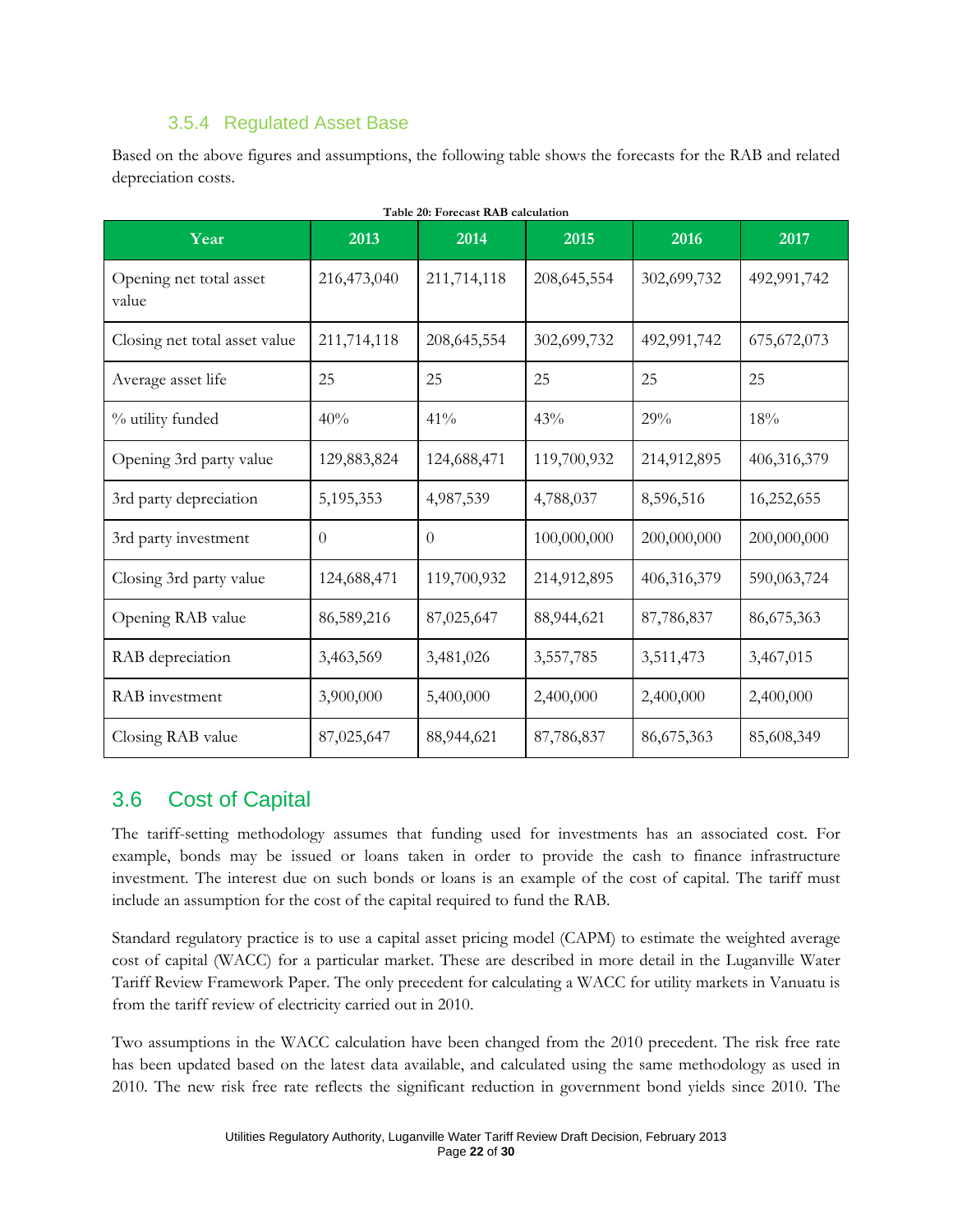market risk premium is assumed to be 6%. This is consistent with all recent reviews of water utilities by Australian regulators.

The components used in the calculation of the WACC are shown in the following table.

| Item                          | Value    |
|-------------------------------|----------|
| Nominal risk free rate        | 2.45%    |
| Market risk premium           | $6.00\%$ |
| Country risk premium - equity | $4.10\%$ |
| Country risk premium - debt   | 2.70%    |
| Debt margin                   | $2.00\%$ |
| Corporate tax rate            | $0.00\%$ |
| Gearing ratio                 | 50%      |
| Inflation rate                | $3.00\%$ |
| Equity beta                   | 0.9      |
|                               |          |
| Post-tax nominal WACC         | $9.55\%$ |
| Post-tax real WACC            | 6.36%    |

## 3.7 Revenue

## 3.7.1 Provisions

The current PWD budgeting cycle makes no allowances for any kind of provisions, so a zero value has been assumed in the model. The Authority will continue to work with PWD and other government stakeholders to establish a process to enable provisions to be made in case of unforeseen expenses required for Luganville water services.

## 3.7.2 Bad debt

Bad debt is defined as lost revenue from bills that are not paid by customers. It is normal to expect some level of bad debt for any utility, but it is the responsibility of the utility to ensure that payments are effectively collected from customers.

The revenues collected by PWD from water customers go to the general public fund. The amount of revenue generated has not directly impacted the budget assigned to PWD to deliver water services in Luganville. The result of this arrangement is that PWD have not had a strong incentive to be effective in collecting revenue from customers.

In the tariff calculation, losses from bad debt result in a higher tariff for customers. It is not acceptable for bill-paying customers to bear an unfairly high cost of customers who do not pay.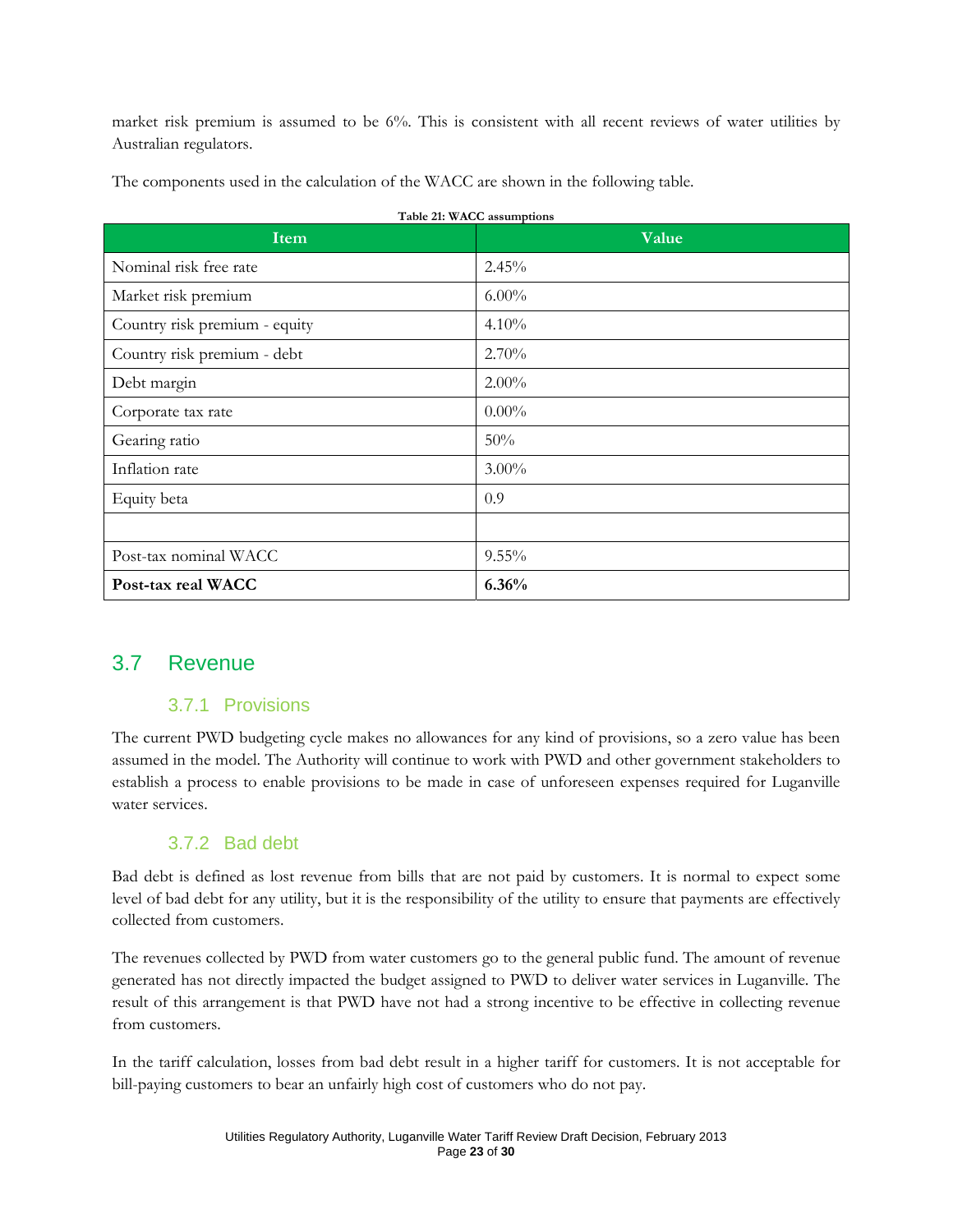A comparison has been made with the provisions for bad debt made by UNELCO assumed in the electricity tariff review. These represent 0.5% of revenue. This is significantly lower than the figure currently estimated for Luganville water services. It is therefore assumed that PWD will be able to move towards the performance level currently achieved by UNELCO.

| Item                                | Value   |
|-------------------------------------|---------|
| PWD Losses on bad debt, 2008-2012   | 5.68%   |
| UNELCO average bad debt losses 2010 | $0.5\%$ |
| Assumption used in draft decision   | $1\%$   |

#### **Table 22: Summary of bad debt assumptions**

### 3.7.3 Revenue forecast

The estimated revenue required to finance water services in Luganville is calculated according to the following table, and is compared with the revenue that would be generated by the current tariff.

|                                      | 2013       | 2014       | 2015       | 2016       | 2017       |
|--------------------------------------|------------|------------|------------|------------|------------|
| Operating costs (VUV)                | 39,140,116 | 41,323,122 | 41,593,598 | 41,864,209 | 42,134,955 |
| Depreciation (VUV)                   | 3,463,569  | 3,481,026  | 3,557,785  | 3,511,473  | 3,467,015  |
| Cost of Capital (VUV)                | 5,534,155  | 5,656,187  | 5,582,561  | 5,511,880  | 5,444,026  |
| Provisions (VUV)                     | n.a        | n.a        | n.a        | n.a        | n.a        |
| Bad debt (VUV)                       | 481,378    | 504,603    | 507,339    | 508,876    | 510,460    |
| Total required<br>revenue (VUV)      | 48,619,218 | 50,964,938 | 51,241,284 | 51,396,438 | 51,556,455 |
| Revenue from current<br>tariff (VUV) | 43,376,563 | 43,525,701 | 43,674,838 | 43,823,976 | 43,973,114 |

| Table 23: Forecast required revenue calculation |
|-------------------------------------------------|
|-------------------------------------------------|

## 3.8 Tariff Structure

The tariff structure proposed is unchanged from the current structure. This is a flat-rate tariff for all types of customers, with a separate tariff to supply water to ships. There are no fixed charges for any type of customer.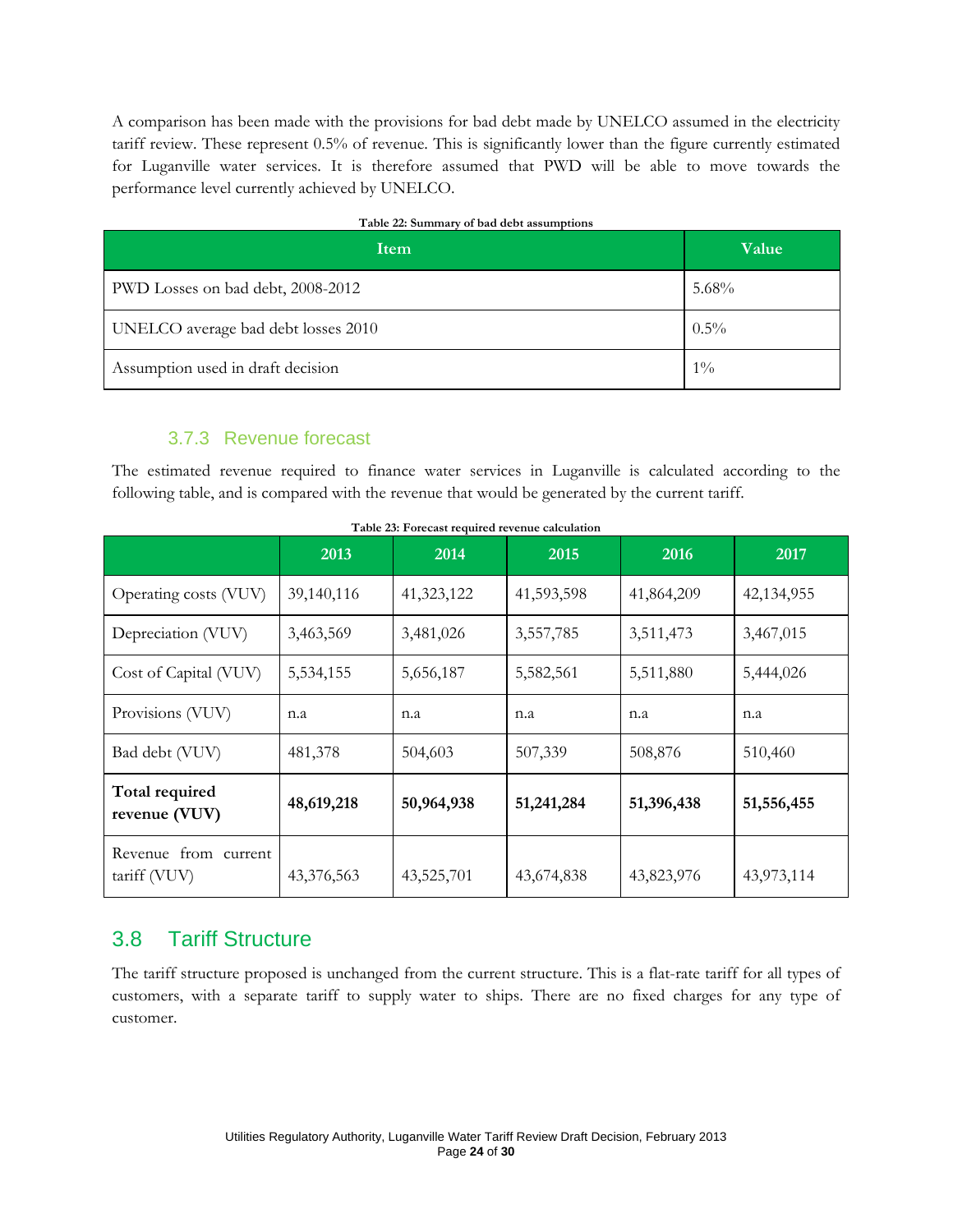| Type of fee                                   | Tariff rate              |
|-----------------------------------------------|--------------------------|
| Fee per m <sup>3</sup> used (local customers) | 1 x P per m <sup>3</sup> |
| Fee per $m^3$ used (ships)                    | 1.25 x P per $m3$        |

Fees charged as a deposit for new connections (VUV 5,000) and reconnections (VUV 3,000) are to remain unchanged.

## 3.9 Adjustment formula components

The proposed adjustment formula is designed to adjust the tariff according to fluctuations in the price of electricity. Electricity costs represent the only input cost that has potential price variability that may have a significant impact on the tariff level.

| Input cost            | $%$ of revenue | Comment                                                                                    |
|-----------------------|----------------|--------------------------------------------------------------------------------------------|
| Electricity           | 47%            | Potentially variable, and significant impact on the tariff                                 |
| Staff                 | 26%            | Cost changes already included in the tariff calculation                                    |
| Chlorine              | $5\%$          | Small potentially for variability, and will not have a<br>significant impact on the tariff |
| Fuel                  | $3\%$          | Potentially variable cost, but will not have a significant<br>impact on the tariff         |
| Other operating costs | $0.4\%$        | Insignificant                                                                              |

| Table 25: Impact of variable input costs |  |
|------------------------------------------|--|
|------------------------------------------|--|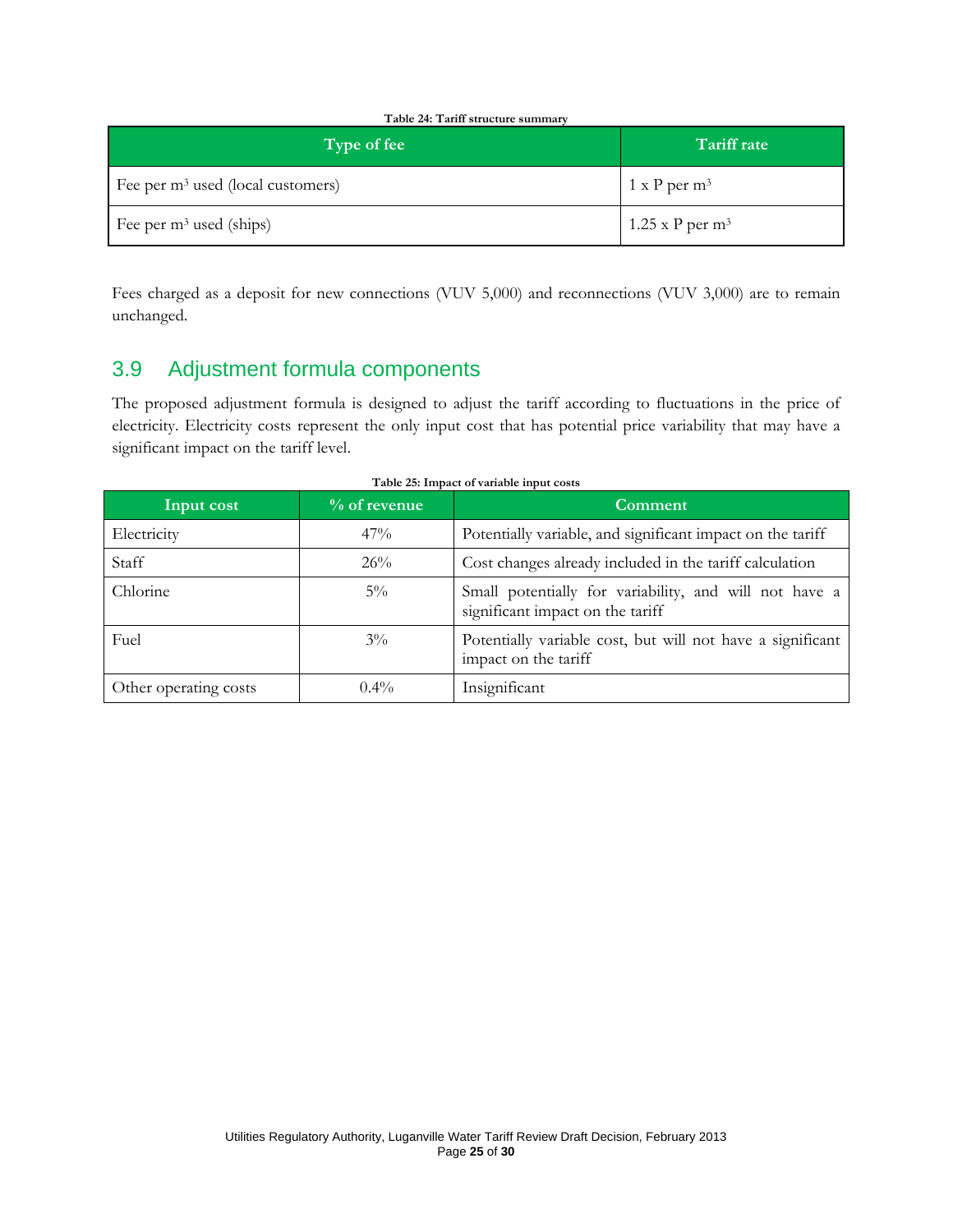# 4. Proposed tariff implementation

The fair tariff estimated in this Draft Decision represents an increase in prices for customers. This tariff has been calculated based on assumptions around a level of performance on the part of PWD, and a level of quality delivered to customers. Before approving a tariff increase, the Authority wishes to ensure that it is reasonable to assume that improvements in performance and quality will be delivered.

The current quality monitoring and compliance regime is not adequate to ensure incentives to deliver improvements. The nature of Luganville water services as a government-operated utility means that a simple financial penalty regime is not appropriate. Therefore, the Authority intends to make the tariff increase conditional on the Government of Vanuatu making a clear commitment to a set of actions that will start the process of delivering service improvements for customers.

Based on consultations with government stakeholders during this tariff review, the Authority intends to develop a set of conditions that must be met before the tariff increase is applied. These conditions are in the following areas:

- PWD and other government departments put in place processes to ensure that the finances and operations of Luganville water services are fully ring-fenced from other activities.
- PWD submit to an annual performance audit which will provide a detailed assessment of performance and be presented to senior government officials and the public.
- Funding is confirmed for a programme to significant upgrade infrastructure and increase the capacity of the system.

# 4.1 Financial and operational ring-fencing

Currently, the revenue generated from customers' water bills in Luganville is absorbed into the general public fund. It is the Authority's view that this revenue should be used to provide water services in Luganville, including necessary investment to improve performance and quality. In addition, in previous years PWD have not requested a specific budget for water services in Luganville. It is important that the revenue and expenditure of Luganville water services is considered separately to other government revenues and PWD activities. The Authority is seeking commitment from the Government to take action to resolve this. Such actions include:

- Separating revenues from Luganville water services from the general public fund;
- Requesting a separate budget for Luganville water services;
- Accounting for all expenses separately from other PWD activities;
- Providing a separate organisation structure for Luganville water services;
- Keeping and managing a register of assets of Luganville water services separate to other government assets; and
- Passing any required legislative changes to enable any of the above actions (if any).

These actions will make it possible to create a complete set of accounts for Luganville water services. The Authority will require clear evidence of the above actions having been taken before approving any tariff increase.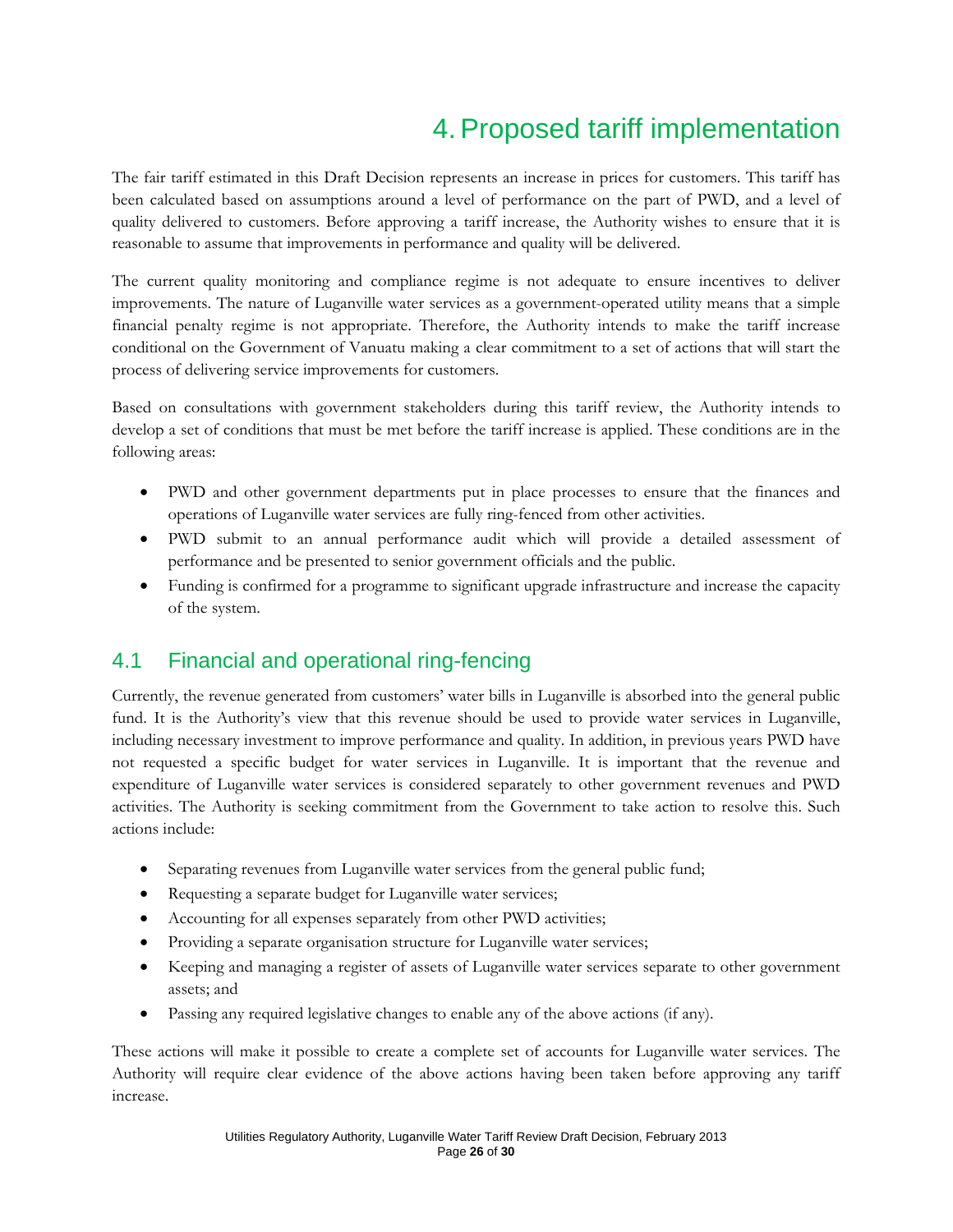## 4.2 Performance Audit

There is currently no effective monitoring or compliance regime in place for water services in Luganville. As the utility is a government-operated service, financial penalties are unlikely to incentivise adequate performance improvement. In order to provide a suitable compliance and monitoring regime, the Authority will require the government to establish an annual performance audit before any tariff increase will be approved. Such an independent audit will enable suitable Key Performance Indicators (KPIs) to be established within the organisation to reward good performance. The following areas would be included in such a Performance Audit:

- Review of revenue collected, expenditure and investment against budget and plan;
- Water quality, treatment and reliability of supply;
- Review of organization structure against plan;
- Review of issues register;
- Review of complaints register;
- Review of work programmes (i.e. maintenance, investment, training); and
- Review of annual report.

The results of the performance audit should be presented to senior Government officials, including relevant Ministers, Director-Generals and Directors for scrutiny, and also made public. The Authority will require clear evidence of the establishment of such a Performance Audit before the tariff increase will be approved.

## 4.3 Infrastructure Funding

Given the current state of the network, a significant programme of infrastructure investment is required to increase the capacity to the required level, repair leaks, and improve water quality. The Authority considers that funding for such a programme should be secured before the tariff should be increased, and will require evidence of such funding before approving any tariff increase.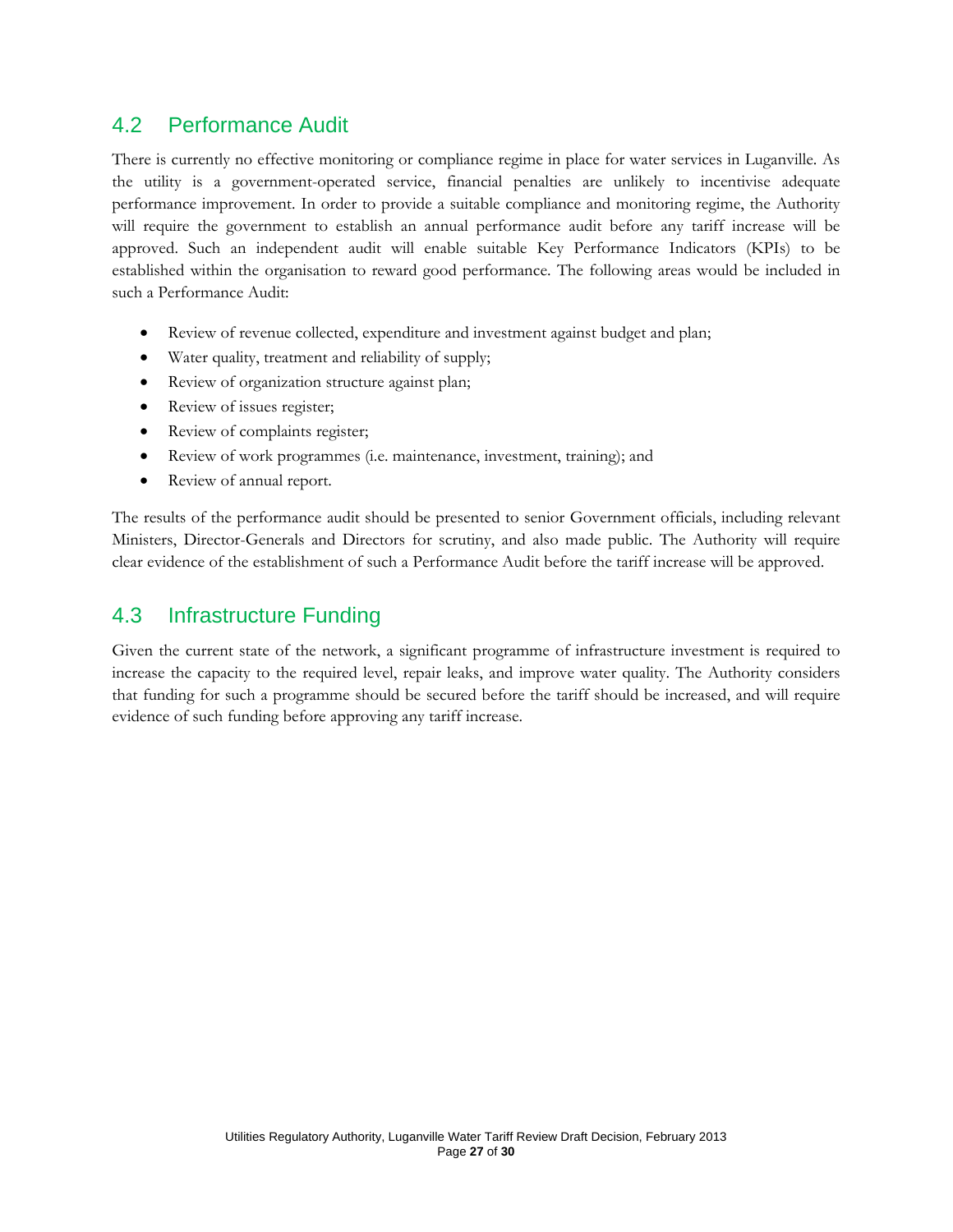# 5. Consultation Process

In order to actively gather the views of stakeholders, the Authority will conduct an extensive consultation process. This is in line with the Authority's Charter of Consultation and Regulatory Practice, and will include the following activities:

| Approximate<br>date | <b>Activity</b>                        | Description                                                                                                                                                                                | Target stakeholder<br>group                                                                    |
|---------------------|----------------------------------------|--------------------------------------------------------------------------------------------------------------------------------------------------------------------------------------------|------------------------------------------------------------------------------------------------|
| 4-8 March<br>2013   | Government<br>briefing (Port<br>Vila)  | Meeting in Port Vila with the Public<br>Works department and other relevant<br>Government departments to provide<br>any required explanation of this paper<br>and to receive submissions.  | Public Works<br>Department and other<br>interested Government<br>departments in Port<br>Vila.  |
| 13-15 March<br>2013 | Government<br>briefing<br>(Luganville) | Meeting in Luganville with the Public<br>Works Department and other relevant<br>Government departments to provide<br>any required explanation of this paper<br>and to receive submissions. | Public Works<br>Department and other<br>interested Government<br>departments in<br>Luganville. |
| 13-15 March<br>2013 | Community<br>forums<br>(Luganville)    | Series of half-day public forums to<br>explain this paper, answer questions and<br>receive any submissions.                                                                                | Public, commercial and<br>industrial water<br>customers in Luganville.                         |
| 13-15 March<br>2013 | Public survey                          | A short structured questionnaire will be<br>provided during community forums and<br>also by direct surveying of a sample of<br>water customers across Luganville.                          | Domestic and<br>commercial water<br>customers.                                                 |

All stakeholders will be requested to provide any comment and ask any questions through a range of communication channels. Based on the response from stakeholders, the Authority may arrange further briefing sessions to facilitate the gathering of feedback from interested stakeholders.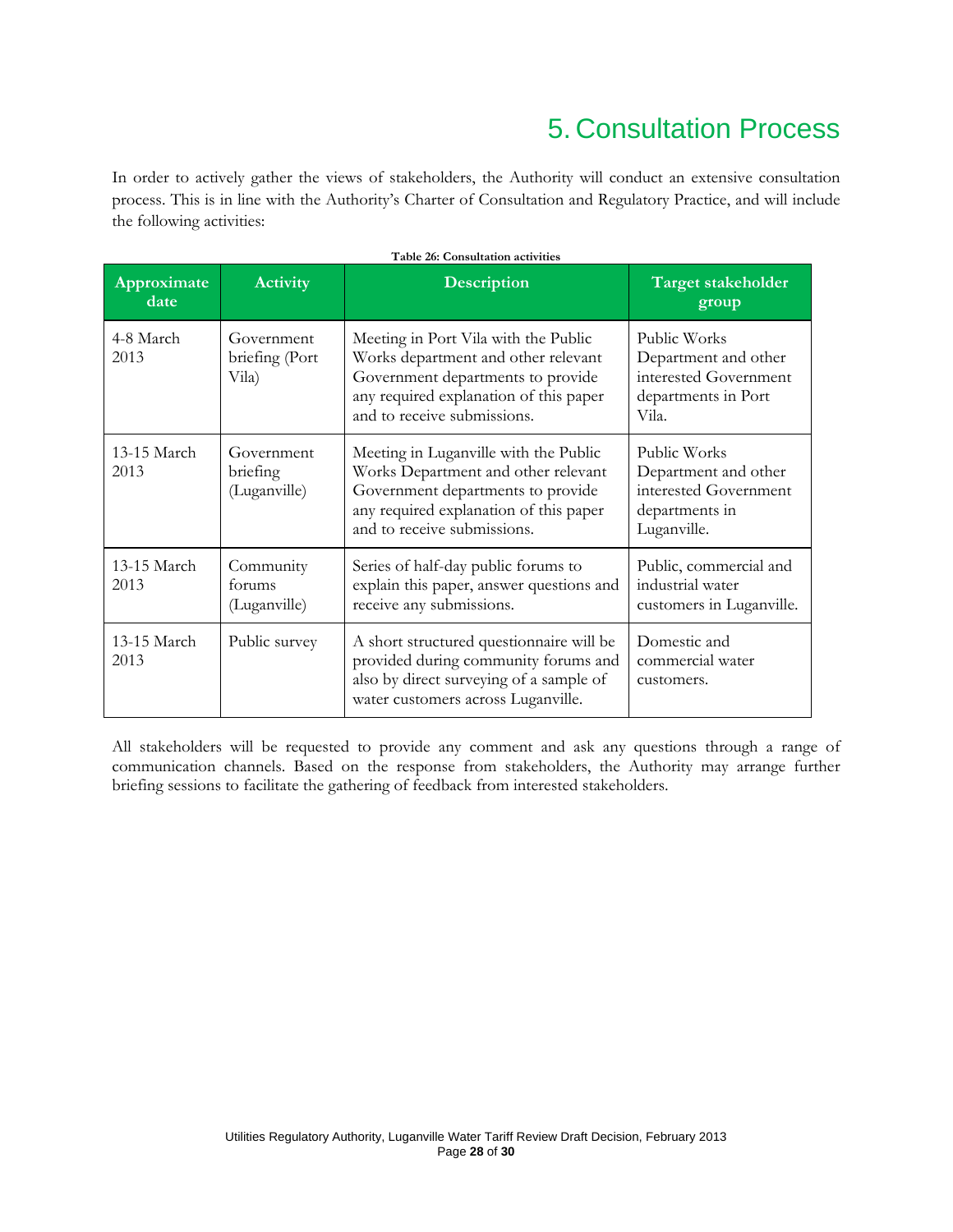**This page is left intentionally blank**